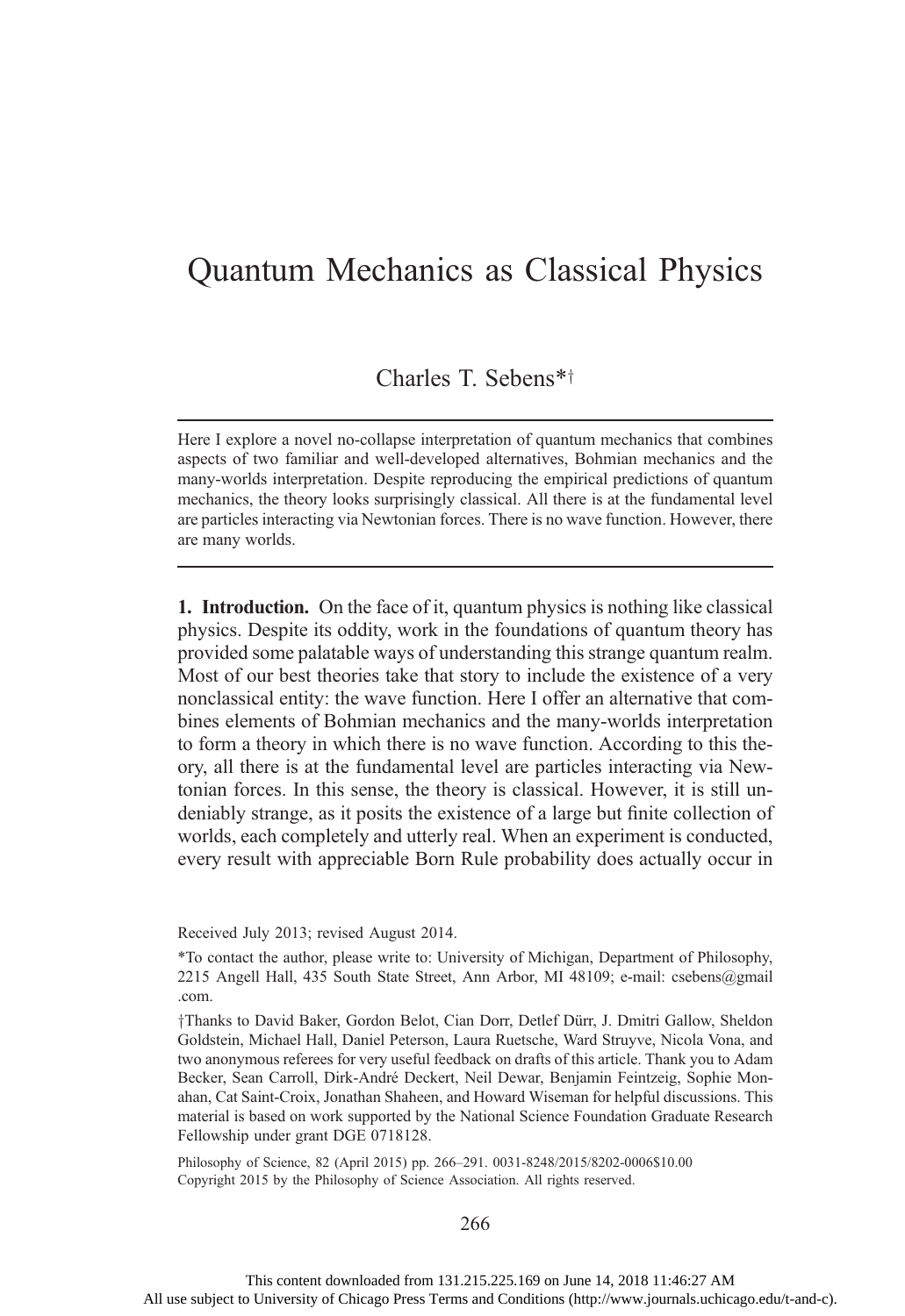one of these worlds. Unlike the many worlds of the many-worlds interpretation, these worlds are fundamental, not emergent; they are interacting, not causally isolated; and they never branch. In each of these worlds, particles follow well-defined trajectories and move as if they were being guided by a wave function in the familiar Bohmian way.

In this article I will not attempt to argue that this theory is unequivocally superior to its competitors. Instead, I would like to establish it as a surprisingly successful alternative that deserves attention and development, hopefully one day meriting inclusion among the list of promising realist responses to the measurement problem.

In section 2, I briefly review why quantum mechanics is in need of a more precise formulation and discuss two no-collapse theories: the manyworlds interpretation and Bohmian mechanics. I then go on to offer a rather unlikable variant of Bohmian mechanics that adds to the standard story a multitude of worlds all guided by the same wave function. This theory is useful as a stepping stone on the way to Newtonian QM. Newtonian QM is then introduced. As soon as Newtonian QM is on the table, sections 5 and 6 present one of the most significant costs associated with the theory: the space of states must be restricted if the theory is to recover the experimental predictions of quantum mechanics. In sections 7–9, I discuss the advantages of this new theory over Everettian and Bohmian quantum mechanics in explaining the connection between the squared amplitude of the wave function and probability. In section 10, I consider the possibility of modifying the theory so that it describes a continuous infinity of worlds instead of a finite collection, concluding that such a modification would be inadvisable. In section 11, I propose two options for the fundamental ontology of Newtonian QM. In section 12, I use Newtonian QM to explain the way the wave function transforms under time reversal and Galilean boosts. Spin is then discussed in section 13.

Some limitations of the theory presented here are worth stating up front. First, just as hydrodynamics relies on approximating a discrete collection of particles as a continuum, in its current form this theory must treat the discrete collection of worlds as a continuum. As this is merely an approximation, empirical equivalence with standard quantum mechanics is likely only approximate (sec. 5). Second, one must impose a significant restriction on the space of states if the predictions of quantum mechanics are to be reproduced  $($ the Quantization Condition; sec.  $6)$ . Third, I will not discuss extending the theory to handle multiple particles with spin or relativistic quantum physics.

Newtonian QM is a realist version of quantum mechanics based on the theory's hydrodynamic formulation (originally due to Madelung 1927). For recent and relevant discussions of quantum hydrodynamics, see Holland  $(2005)$  and Wyatt  $(2005)$ . An approach much like Newtonian QM was independently arrived at by Hall, Deckert, and Wiseman  $(2014)$ . Newtonian QM is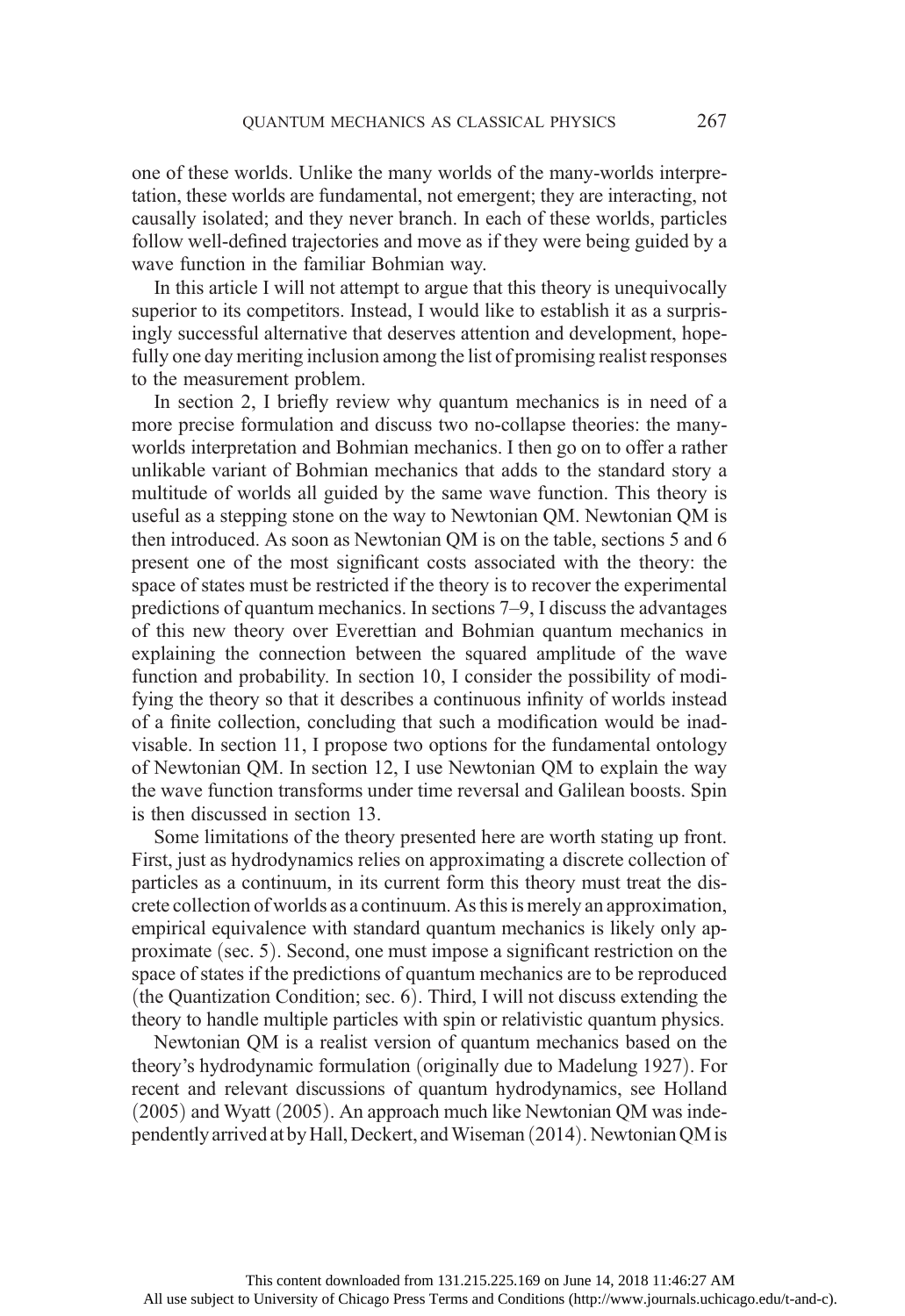somewhat similar to Böstrom's  $(2012)$  metaworld theory<sup>1</sup> and the proposal in Tipler (2006). Related ideas about how to remove the wave function are explored in Poirier  $(2010)$  and Schiff and Poirier  $(2012)$ , including a suggestion of many worlds.

To avoid confusion, throughout the article I use "universe" to denote the entirety of reality, what philosophers call "the actual world" and what in these contexts is sometimes called the "multiverse," reserving "world" for the many worlds of quantum mechanics.

2. The Measurement Problem. If the state of the universe is given by a wave function and that wave function always evolves in accordance with the Schrödinger equation, then quantum measurements will typically not have single definite outcomes. Actual measurements of quantum systems performed in physics laboratories do seem to yield just one result. This, in brief, is the measurement problem. There are various ways of responding.

According to Everettian quantum mechanics (i.e., the many-worlds interpretation), the wave function  $\Psi$  is all there is. The evolution of the wave function is always given by the Schrödinger equation,

$$
i\hbar \frac{\partial}{\partial t} \Psi(\vec{x}_1, \vec{x}_2, \dots, t)
$$
  
= 
$$
\left(\sum_k \frac{-\hbar^2}{2m_k} \nabla_k^2 + V(\vec{x}_1, \vec{x}_2, \dots, t)\right) \Psi(\vec{x}_1, \vec{x}_2, \dots, t),
$$
 (1)

where  $\Psi$  is a function of particle configuration  $(\vec{x}_1, \vec{x}_2, \ldots)$  and time t,  $m_k$  is the mass of particle k,  $\nabla_k^2$  is the Laplacian with respect to  $\vec{x}_k$ , and V is the classical potential energy of particle configuration  $(\vec{x}_1, \vec{x}_2, \ldots)$  at t. When an observer performs a quantum measurement, the universal wave function enters a superposition of the observer seeing each possible outcome. This is not to be understood as one observer seeing many outcomes but as many observers each seeing a single outcome. Thus, the theory is not obviously inconsistent with our experience of measurements appearing to have unique outcomes. According to Everettian quantum mechanics, there is nothing more than the wave function, and therefore things like humans, measuring devices, and cats must be understood as being somehow composed of or arising out of the wave function. (Wallace  $[2003, 2012]$  takes these things to be patterns or structures in the universal wave function). To summarize, here is what the structures in the universal wave function.) To summarize, here is what the Everettian quantum mechanics says that there is (the ontology) and how it evolves in time (the dynamical laws).

1. The key difference with Newtonian QM is that Böstrom's theory does not as thoroughly excise the wave function (the dynamics being given by  $[1]$  not  $[16]$ ).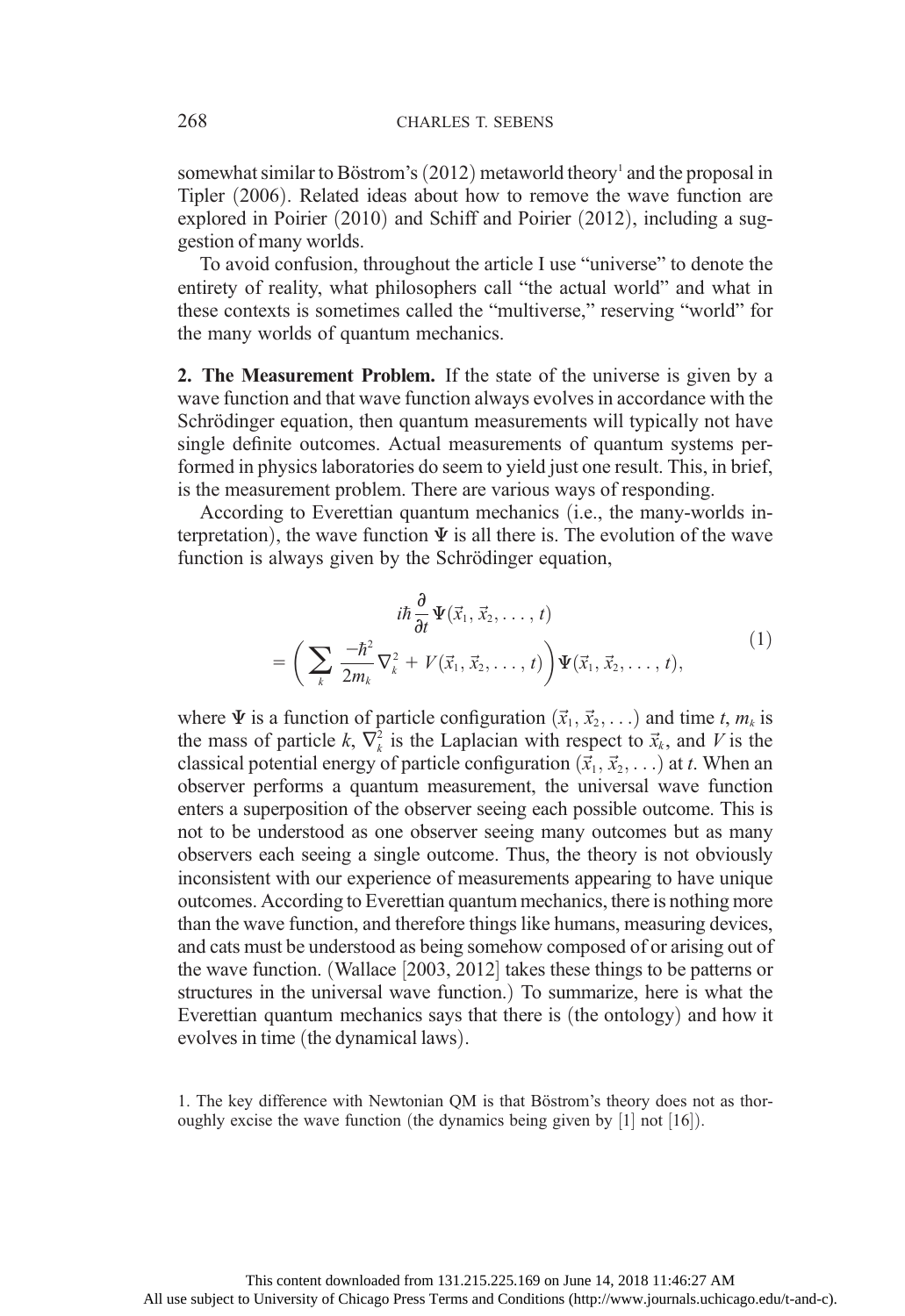**Ontology:** (I) universal wave function  $\Psi(\vec{x}_1, \vec{x}_2, \dots, t)$ 

Law:  $(I)$  Schrödinger equation  $(1)$ 

A second option in responding to the measurement problem is to expand the ontology so that the universe contains both a wave function evolving according to  $(1)$  and particles with definite locations. The time-dependent position of particle k can be written as  $\vec{x}_k(t)$  and its velocity as  $\vec{v}_k(t)$ . The wave function pushes particles around by a specified law,

$$
\vec{v}_k(t) = \frac{\hbar}{m_k} \text{Im} \left[ \frac{\vec{\nabla}_k \Psi(\vec{x}_1, \vec{x}_2, \dots, t)}{\Psi(\vec{x}_1, \vec{x}_2, \dots, t)} \right].
$$
 (2)

Experiments are guaranteed to have unique outcomes because humans and their scientific instruments are made of particles (not wave function). These particles follow well-defined trajectories and are never in two places at once. This theory is Bohmian mechanics, also known as de Broglie-Bohm pilot wave theory.

**Ontology:** (I) universal wave function  $\Psi(\vec{x}_1, \vec{x}_2, \ldots, t)$ (II) particles with positions  $\vec{x}_k(t)$  and velocities  $\vec{v}_k(t)$ 

Laws: (I) Schrödinger equation (1)  $(II)$  guidance equation  $(2)$ 

From  $(1)$  and  $(2)$ , one can derive an expression for the acceleration of each particle,

$$
m_j \vec{a}_j(t) = -\vec{\nabla}_j [Q(\vec{x}_1, \vec{x}_2, \dots, t) + V(\vec{x}_1, \vec{x}_2, \dots, t)],
$$
\n(3)

where  $Q(\vec{x}_1, \vec{x}_2, \dots, t)$  is the quantum potential, defined by

$$
Q(\vec{x}_1, \vec{x}_2, \dots, t) = \sum_{k} \frac{-\hbar^2}{2m_k} \left( \frac{\nabla_k^2 |\Psi(\vec{x}_1, \vec{x}_2, \dots, t)|}{|\Psi(\vec{x}_1, \vec{x}_2, \dots, t)|} \right). \tag{4}
$$

Since the focus of this article is not on Everettian or Bohmian quantum mechanics, I have sought to present each as simply as possible. The best way to formulate each theory—ontology and laws—is a matter of current debate.

3. Prodigal QM. As a precursor to the theory I will propose, consider the following interpretation of quantum mechanics, which has both a manyworlds and a Bohmian flavor. The wave function always obeys the Schrödinger equation. There are many different worlds, although a finite number,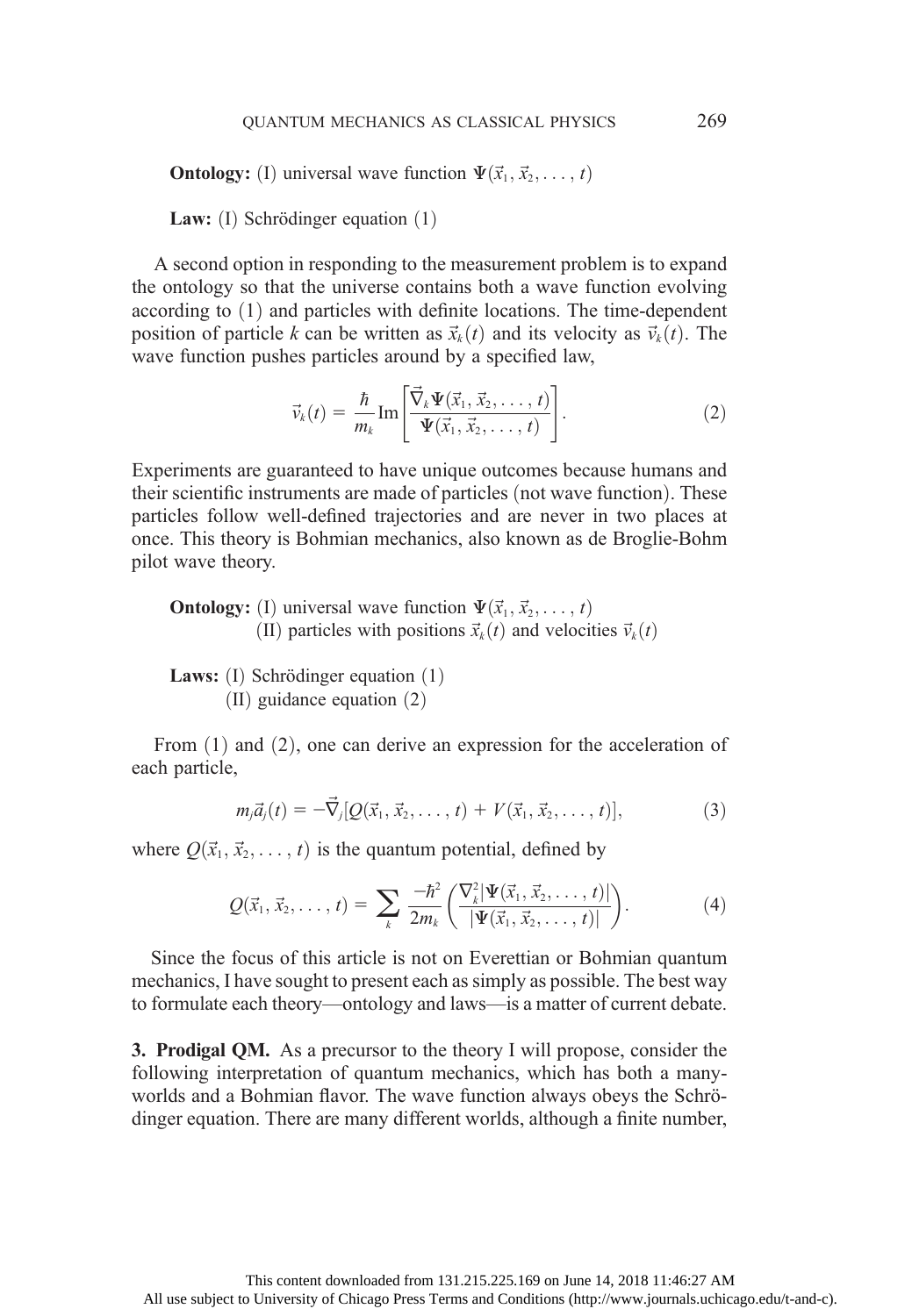each represented by a point in configuration space.<sup>2</sup> There are more worlds where  $|\Psi|^2$  is large and less where it is small. Each world is guided by the single universal wave function in accordance with the Bohmian guidance equation, and thus each world follows a Bohmian trajectory through configuration space. Let us call this ontologically extravagant theory Prodigal  $QM$ <sup>3</sup> Why include a multitude of worlds when we only ever observe one, our own? We could simplify the theory by removing all of the worlds but one, arriving at Bohmian mechanics (Valentini 2010, sec. 7). But, less obviously, it turns out that there is another route to simplification: keep the multitude of worlds but remove the wave function. This option will be explored in the next section.

According to Prodigal QM, the universe contains a wave function  $\Psi(\vec{x}_1, \vec{x}_2, \ldots, t)$  on configuration space and a large number of worlds that can be represented as points moving around in configuration space. The arrangement of the worlds in configuration space is described by a number density,  $\rho(\vec{x}_1, \vec{x}_2, \ldots, t)$ , normalized so that integrating  $\rho$  over all of configuration space gives one:  $\int d^3x_1 d^3x_2 \dots \rho = 1$ . Integrating  $\rho(\vec{x}_1, \vec{x}_2, \dots, t)$ <br>over a not-too-small volume of configuration space gives the proportion of over a not-too-small volume of configuration space gives the proportion of all of the worlds that happen to be in that volume at  $t$ . By hypothesis, worlds are initially distributed so that

$$
\rho(\vec{x}_1, \vec{x}_2, \dots, t) = |\Psi(\vec{x}_1, \vec{x}_2, \dots, t)|^2.
$$
 (5)

The velocities of the particles are described by a collection of velocity fields indexed by particle number,  $k$ ,

$$
\vec{v}_k(\vec{x}_1, \vec{x}_2, \dots, t) = \frac{\hbar}{m_k} \text{Im} \left[ \frac{\vec{\nabla}_k \Psi(\vec{x}_1, \vec{x}_2, \dots, t)}{\Psi(\vec{x}_1, \vec{x}_2, \dots, t)} \right]. \tag{6}
$$

In Prodigal QM, if there is a world at  $(\vec{x}_1, \vec{x}_2, \ldots)$  at t the velocity of the kth particle in that world is  $\vec{v}_k (\vec{x}_1, \vec{x}_2, \ldots, t)$ .<sup>4</sup> With these velocity fields, the equivariance property of the Bohmian guidance equation (2) ensures that of equivariance property of the Bohmian guidance equation (2) ensures that  $\rho$  is always equal to  $|\Psi|^2$  if it ever is (see Dürr, Goldstein, and Zanghì 1992, sec. 3) sec.  $3$ ).

2. The location of a single particle is given by a point in space,  $(\vec{x})$ . The locations of all particles are given by a point in *configuration space*,  $(\vec{x}_1, \vec{x}_2, \ldots)$ , where  $\vec{x}_i$  is the location of particle i.

3. With a continuous infinity of worlds, Prodigal QM is mentioned in Valentini (2010, sec. 7) and in Barrett (1999) (in Barrett's terminology, it is a Bohmian many-threads theory in which all of the threads are taken to be completely real); a closely related proposal is discussed in Dorr  $(2009)$ .

4. This is not true for Newtonian QM (see sec.  $5$ ).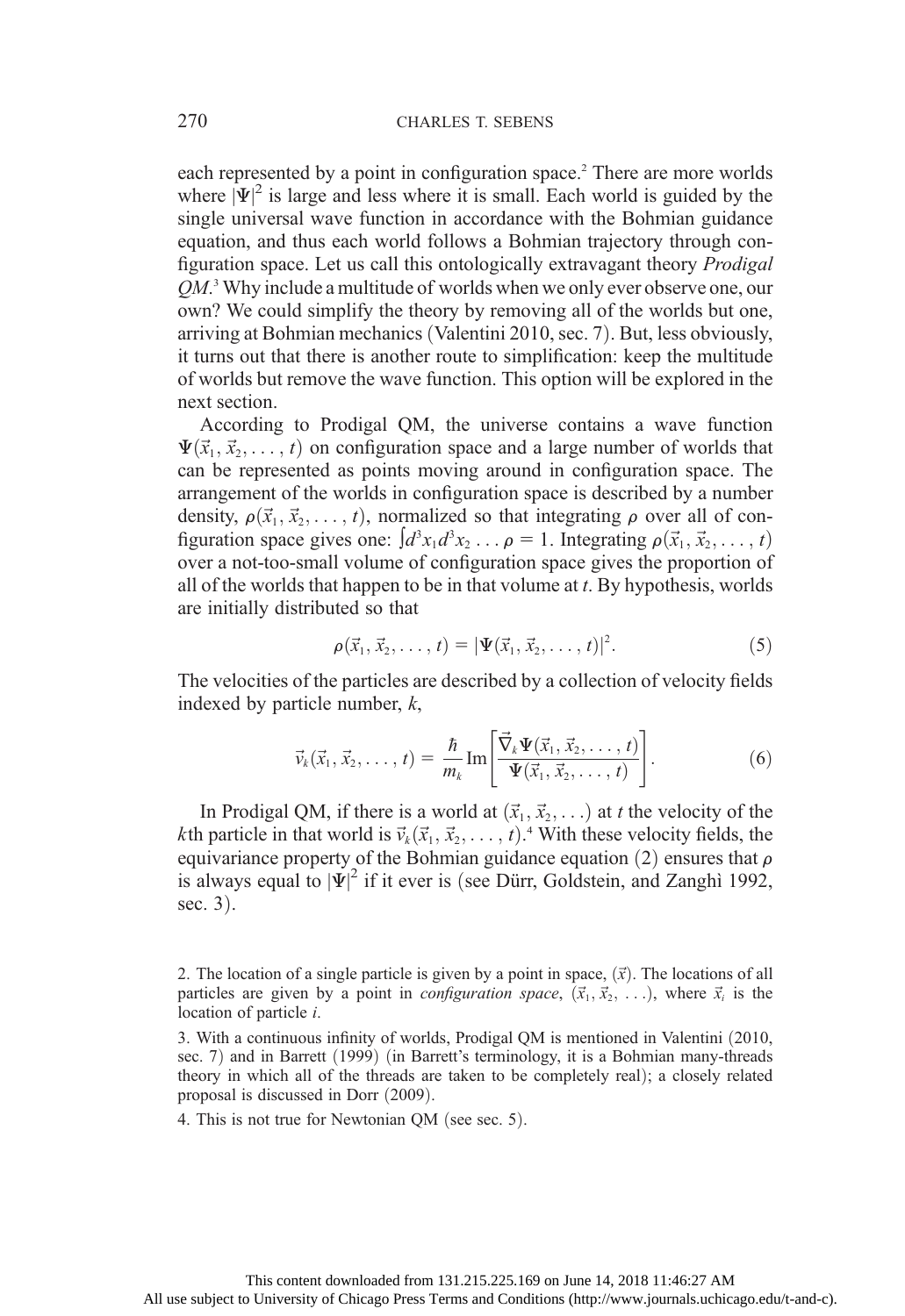**Ontology:** (I) universal wave function  $\Psi(\vec{x}_1, \vec{x}_2, \ldots, t)$ 

 $(II)$  particles in many worlds described by a world density  $\rho(\vec{x}_1, \vec{x}_2, \ldots, t)$  and velocity fields  $\vec{v}_k (\vec{x}_1, \vec{x}_2, \ldots, t)$ 

**Laws:** (I) Schrödinger equation  $(1)$ (II) guidance equation  $(6)^5$ 

The use of densities and velocity fields is familiar from fluid dynamics. A quick review will be helpful. Consider a fluid composed of N point particles that each have mass m. The number density of these particles is  $n(\vec{x}, t)$ , normalized so that  $\int d^3x_1 d^3$ Integrating  $n(\vec{x}, t)$  over a not-too-small volume gives the number of particles Integrating  $n(\vec{x}, t)$  over a not-too-small volume gives the number of particles<br>in that volume at t. Whereas  $n(\vec{x}, t)$  gives the density of particles in threein that volume at t. Whereas  $n(\vec{x}, t)$  gives the density of particles in three-<br>dimensional space, a gives the density of worlds in configuration space. The dimensional space,  $\rho$  gives the density of worlds in configuration space. The velocity field for the fluid is  $\vec{u}(\vec{x}, t)$ , defined as the mean velocity of particles near  $\vec{x}$  at  $t$ .<sup>6</sup> For an inviscid compressible fluid with zero vorticity, the time evolution of *n* and  $\vec{u}$  are determined by a continuity equation,

$$
\frac{\partial n(\vec{x},t)}{\partial t} = -\vec{\nabla} \cdot (n(\vec{x},t)\vec{u}(\vec{x},t)),\tag{7}
$$

and a Newtonian force law,

$$
m\,\vec{a}(\vec{x},t) = -\vec{\nabla}\left[\frac{p(\vec{x},t)}{n(\vec{x},t)} + V(\vec{x},t)\right],\tag{8}
$$

where  $V$  is the external potential,  $p$  is the pressure, and

$$
\vec{a}(\vec{x},t) = \frac{D\vec{u}(\vec{x},t)}{Dt} \n= (\vec{u}(\vec{x},t) \cdot \vec{\nabla}) \vec{u}(\vec{x},t) + \frac{\partial \vec{u}(\vec{x},t)}{\partial t}.
$$
\n(9)

5. Actually, the second dynamical law is more specific than  $(6)$  since it requires not just that the velocity fields obey  $(6)$  but that each world follows an exact Bohmian trajectory (see sec. 5). The connection between  $\rho$  and  $\Psi$  in (5), although not a dynamical law, might best be thought of as a third law of Prodigal QM.

6. More precisely, the number density and velocity field provide a good description of the particle trajectories if to a good approximation:  $n(\vec{x}, t)$  gives the average number of particles in a small-but-not-too-small region  $R$  centered about  $\vec{x}$  over a short-but-nottoo-short period of time T around t divided by the volume of R, and  $\vec{u}(\vec{x}, t)$  gives the average velocities of the particles in  $R$  over  $T$ . For more detail, see Chapman and Cowling (1970, sec. 2.2). The connection between  $\rho$  and the  $\vec{v}_k$  s and the trajectories of individual worlds could be spelled out along similar lines, but full rigor in the context of Newtonian OM would require a better understanding of the dynamics (see sec. 5 and Hall et al. 2014).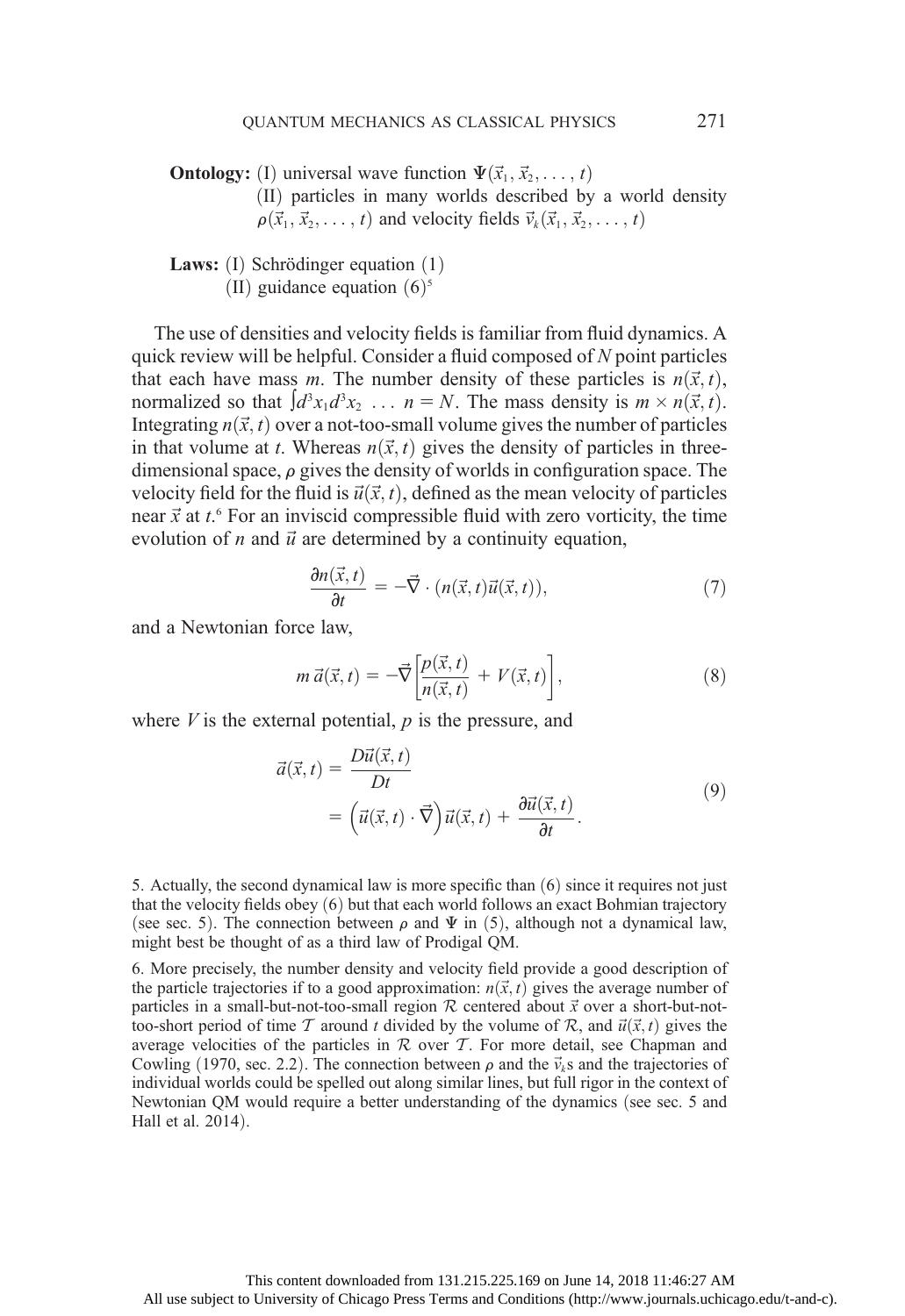

Figure 1. Evolution of a single particle in the double-slit experiment according to four different no-collapse theories. Vertical axis gives the position of the single particle, and horizontal axis, time;  $|\Psi|^2$  is shown as a contour plot, and particle trajectories as lines.

The acceleration is given by the material derivative of  $\vec{u}$ , not the partial derivative, because a particle's position in the fluid is time dependent.

The three quantum theories on the table thus far are applied to the doubleslit experiment in figure 1. In the bottom-right diagram is Everettian quantum mechanics, where the universe is just a wave function. The particle's wave function is initially peaked at the two slits and then spreads out and interferes as time progresses. When the particle hits the detector, a multitude of worlds will separate via decoherence, and in each the particle will be observed hitting at a particular point on the screen. In Bohmian mechanics, one adds to the wave function an actual particle that follows a definite trajectory in accordance with the guidance equation. In Prodigal QM, there is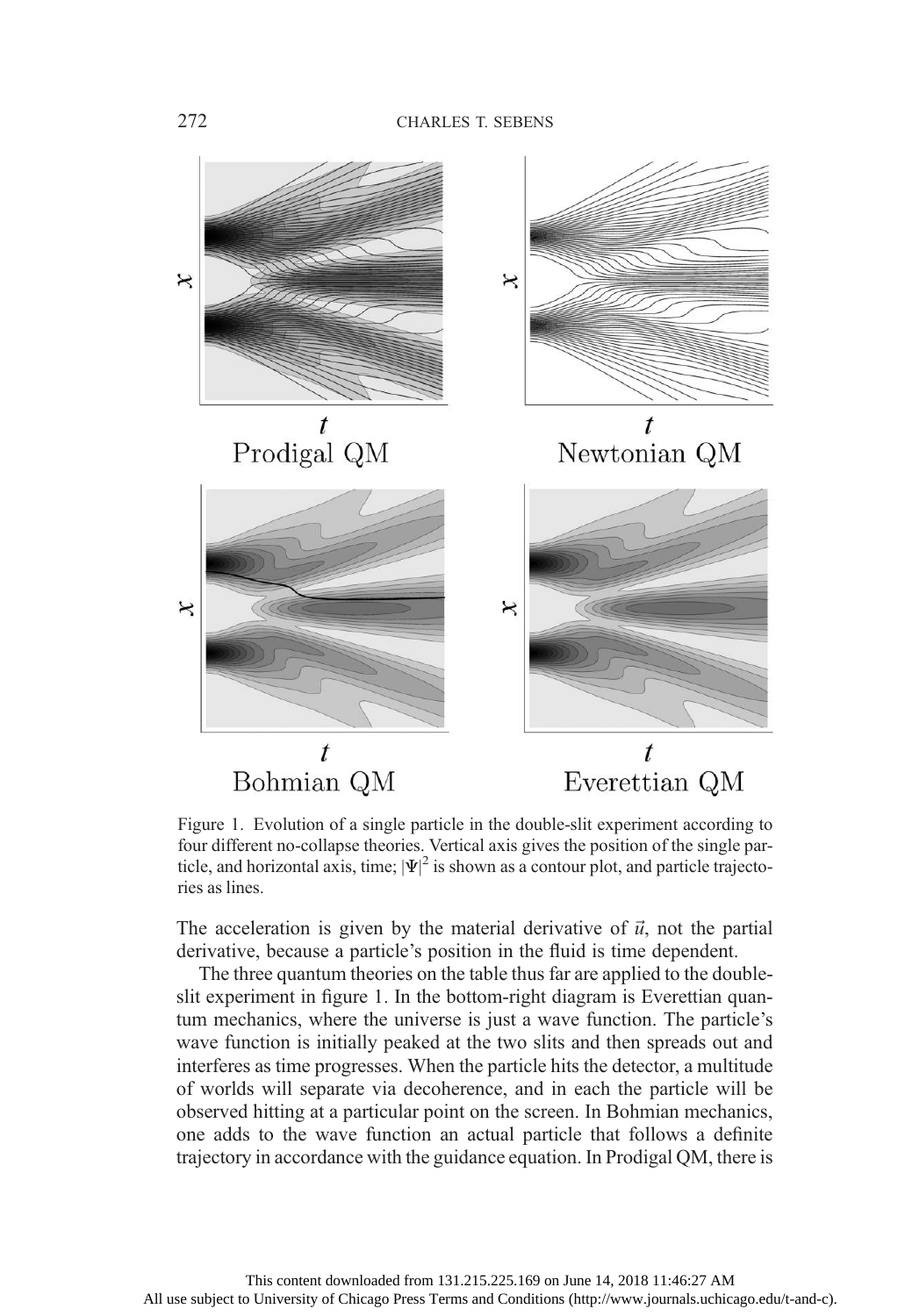a wave function and a collection of worlds, each of which contains a particle following a Bohmian trajectory. In Newtonian QM, which will be introduced at the end of section 4, one retains the multitude of worlds but removes the wave function.

4. Removing the Wave Function. One can derive an equation for the dynamics of particles in Prodigal QM that makes no reference to the wave function. Once this is done, we can formulate an alternate theory in which the superfluous wave function has been removed. This new theory, Newtonian QM, will be the focus of the remainder of the article. The mathematical manipulations presented in this section are familiar from discussions of Bohmian mechanics but take on a different meaning as derivations of particle dynamics in Prodigal QM. Those who wish to skip the derivation should simply note that  $(16)$  is derivable from  $(1)$ ,  $(5)$ , and  $(6)$ .

As  $\rho = |\Psi|^2$  (5), the wave function can be written in terms of the world<br>asity and a phase factor as density and a phase factor as

$$
\Psi(\vec{x}_1, \vec{x}_2, \dots, t) = \sqrt{\rho(\vec{x}_1, \vec{x}_2, \dots, t)} e^{i\theta(\vec{x}_1, \vec{x}_2, \dots, t)}.
$$
(10)

Plugging  $(10)$  into the guidance equation  $(6)$  generates

$$
\vec{v}_k(\vec{x}_1, \vec{x}_2, \dots, t) = \frac{\hbar}{m_k} \vec{\nabla}_k \theta(\vec{x}_1, \vec{x}_2, \dots, t), \qquad (11)
$$

relating  $\vec{v}_k$  and  $\theta$ . (At this point, I will stop repeating the arguments of  $\Psi$ ,  $\rho$ ,  $\theta$ , and  $\vec{v}_k$ ; they all depend on the configuration of particles and time.)

The evolution of the wave function  $\Psi$  is given by the Schrödinger equation (1). Dividing both sides of (1) by  $\Psi$  and using (10), one can derive that

$$
\frac{i\hbar}{2\rho}\frac{\partial\rho}{\partial t} - \hbar\frac{\partial\theta}{\partial t}
$$
\n
$$
= \sum_{k} \frac{-\hbar^2}{2m_k} \left[ \frac{\nabla_k^2 \sqrt{\rho}}{\sqrt{\rho}} + \frac{2i}{\sqrt{\rho}} \left( \vec{\nabla}_k \sqrt{\rho} \right) \cdot \left( \vec{\nabla}_k \theta \right) + i \nabla_k^2 \theta - |\vec{\nabla}_k \theta|^2 \right] + V. \tag{12}
$$

Equating the imaginary parts, using  $(11)$ , yields

$$
\frac{\partial \rho}{\partial t} = -\sum_{k} \vec{\nabla}_{k} \cdot (\rho \, \vec{v}_{k}), \tag{13}
$$

a continuity equation similar to  $(7)$ . Equating the real parts of  $(12)$ , using  $(11)$ , yields

$$
\frac{\partial \theta}{\partial t} = \sum_{k} \left\{ \frac{\hbar}{2m_{k}} \frac{\nabla_{k}^{2} \sqrt{\rho}}{\sqrt{\rho}} - \frac{m_{k}}{2\hbar} |\vec{v}_{k}|^{2} \right\} - \frac{V}{\hbar}.
$$
 (14)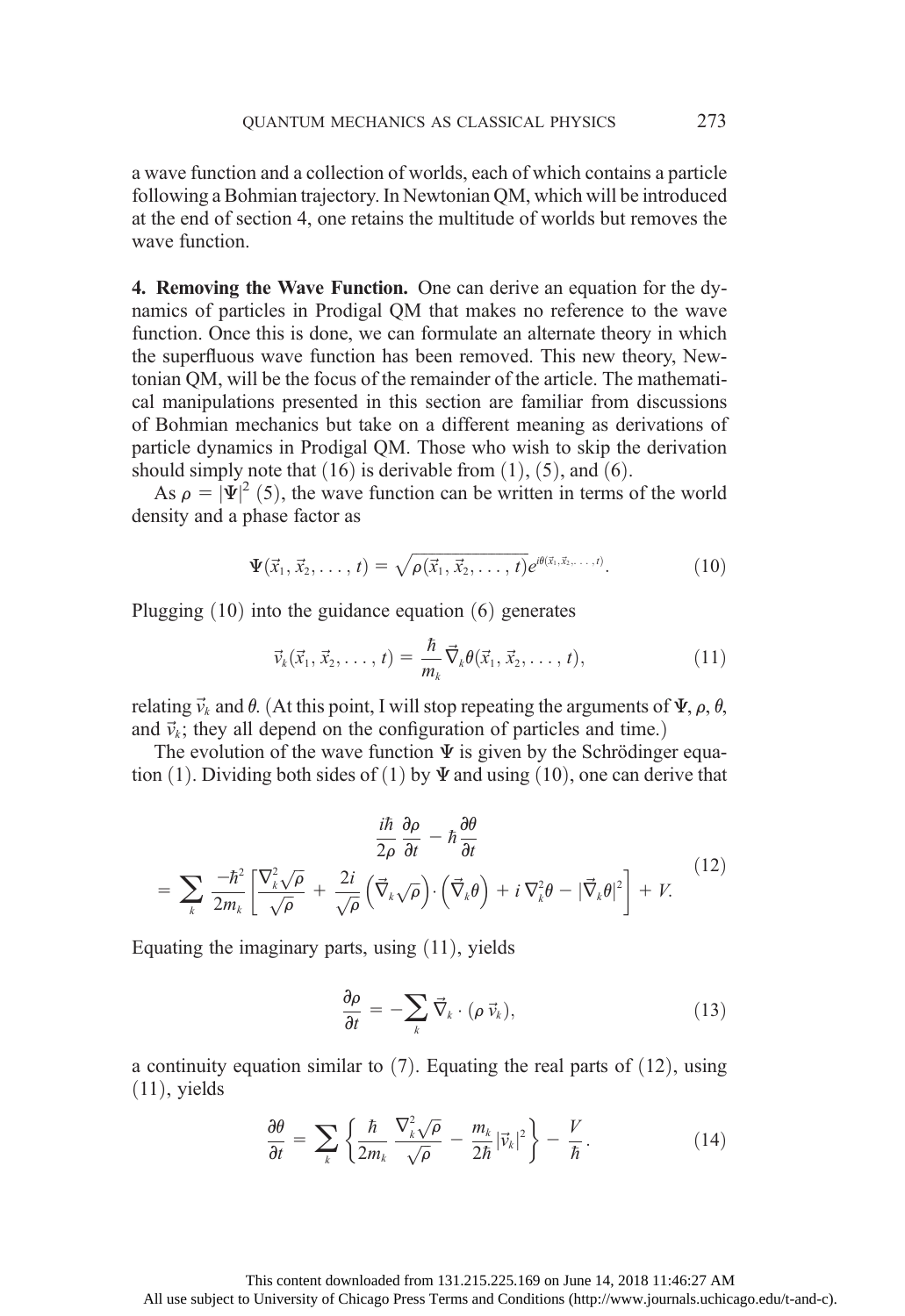Acting with  $(\hbar/m_i) \vec{\nabla}_i$  on both sides of (14) and rearranging, making use of  $(11)$  and the fact that

$$
\vec{a}_j = \sum_k \left( \vec{v}_k \cdot \vec{\nabla}_k \right) \vec{v}_j + \frac{\partial \vec{v}_j}{\partial t}, \qquad (15)
$$

gives

$$
m_j \vec{a}_j = -\vec{\nabla}_j \bigg[ \sum_k \frac{-\hbar^2}{2m_k} \bigg( \frac{\nabla_k^2 \sqrt{\rho}}{\sqrt{\rho}} \bigg) + V \bigg]. \tag{16}
$$

We have derived an equation of motion of the form  $F = ma$ , similar to both  $(3)$  and  $(8)$ . The last term in the brackets gives the classical potential energy of the configuration of particles and makes no reference to the other worlds of the configuration of particles and makes no reference to the other worlds. The other term looks like an interaction between the worlds. This term is the quantum potential Q familiar from Bohmian mechanics (4), with  $|\Psi|$  replaced by  $\sqrt{\rho}$ .

Within Prodigal QM, we have seen that one can derive an equation that determines the dynamics for all of the particles in all of the worlds without ever referencing the wave function. Equation  $(16)$  gives a way of calculating the acceleration of a particle that does not mention  $\Psi$ , as  $(6)$  does, but only depends on the density of worlds  $\rho$  and the potential V. In Prodigal QM, this equation is derived, not part of the statement of the theory in the previous section. But, what if we took it to be the primary equation of motion for the particles? One can remove the wave function from Prodigal QM leaving only the corresponding  $\rho$  and  $\vec{v}_k$ s. So long as one enforces (16), the dynamics for particles will be essentially as they were in Prodigal QM.

Now we can formulate a new theory: Newtonian QM. Reality consists of a large but finite number of worlds whose distribution in configuration space is described by  $\rho(\vec{x}_1, \vec{x}_2, \ldots, t)$ . The velocities of the particles in the worlds are described by the velocity fields  $\vec{v}_k (\vec{x}_1, \vec{x}_2, \ldots, t)$ . The dynamical law for the velocity fields is  $(16)$ , a Newtonian force law. As the particles move, the resultant shift in the distribution  $\rho$  is determined by (13). According to Newtonian QM, quantum mechanics is nothing but the Newtonian mechanics of particles in many different worlds.

**Ontology:** (I) particles in many worlds described by a world density  $\rho(\vec{x}_1, \vec{x}_2, \ldots, t)$  and velocity fields  $\vec{v}_k (\vec{x}_1, \vec{x}_2, \ldots, t)$ 

**Law:** (I) Newtonian force law  $(16)^8$ 

7. This is the multiparticle version of Holland  $(2005,$  eq.  $[4.9]$ ) and Wyatt  $(2005,$  eq.  $[1\ 7]$ ) eq. [1.7]).<br>• T

8. The continuity equation  $(13)$ , although used alongside  $(16)$  to calculate the dynamics, is not here considered a dynamical law since it merely encodes the fact that worlds are neither created nor destroyed. As is mentioned in sec. 6, the Quantization Condition might be considered a non-dynamical law.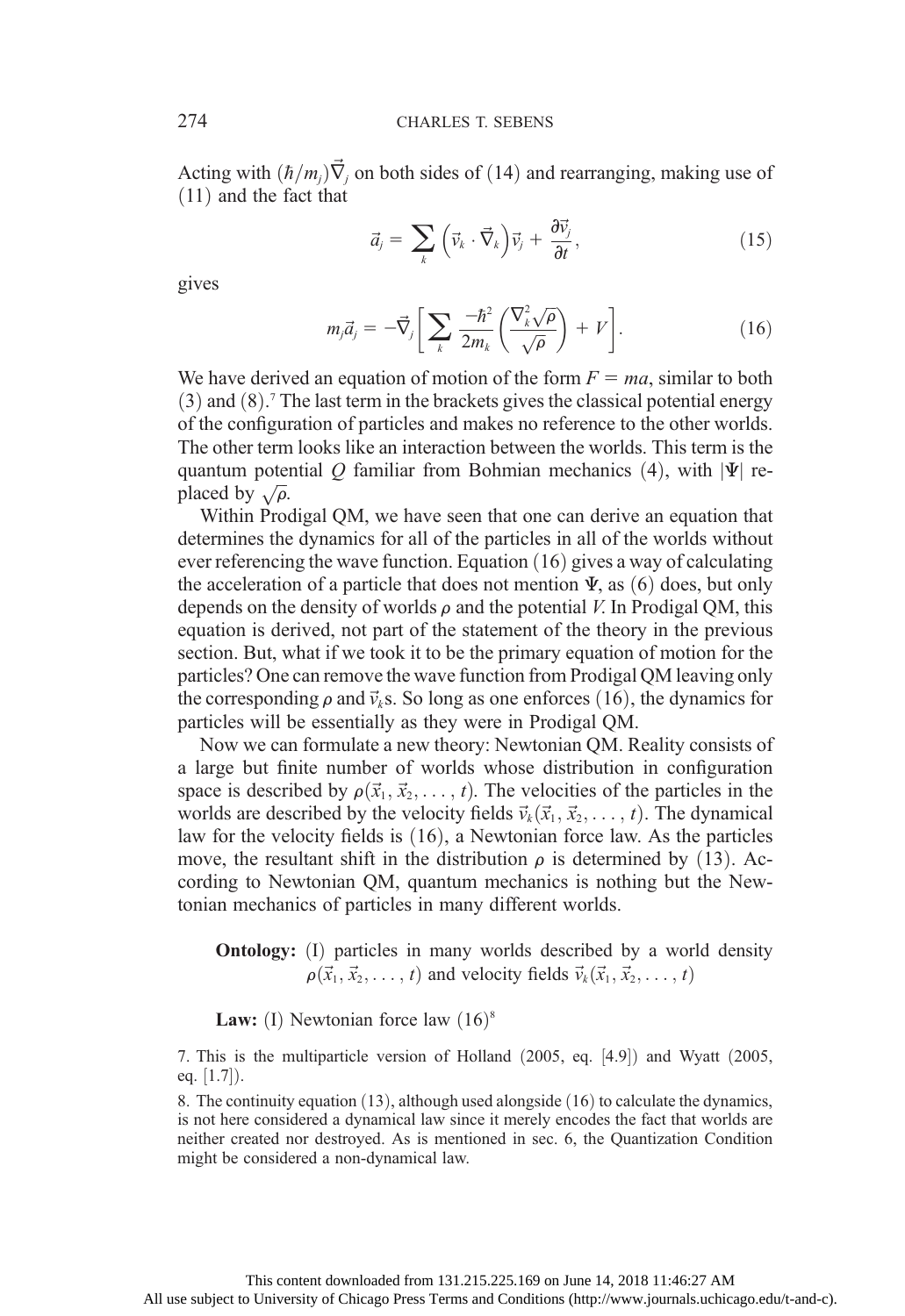Comparing this statement of Newtonian QM to the formulation of Bohmian mechanics in section 2, Newtonian QM is arguably the simpler theory. The theory has a single dynamical law, and the fundamental ontology consists only of particles. However, this quick verdict could certainly be contested, especially in light of the discussion below:  $(16)$  is not a fundamental law (sec. 5); an unnatural restriction must be put on the space of states (sec. 6); there are multiple ways to precisify ontology of the theory  $(sec. 11)$ .

5. The Continuum Approximation. Since the number of worlds is taken to be finite, the actual distribution of worlds will be highly discontinuous; some locations in configuration space will contain worlds and others will not. Still, we can use a smooth density function  $\rho$  to describe the distribution of worlds well enough at a coarse-grained level (see n.  $6$ ). The velocity field  $\vec{v}_k(\vec{x}_1, \vec{x}_2, \ldots)$  gives the mean velocity of the kth particle in worlds near  $(\vec{x}_1, \vec{x}_2, \ldots)$ , but the kth particle in a world at  $(\vec{x}_1, \vec{x}_2, \ldots)$  may have a somewhat different velocity from  $\vec{v}_k$   $(\vec{x}_1, \vec{x}_2, \ldots)$ . So, in Newtonian QM worlds will typically only approximately follow Bohmian trajectories through configuration space, just as fluid particles do not exactly follow pathlines.<sup>9</sup>

In fluid dynamics, the use of a description of the fluid in terms of n and  $\vec{u}$ is justified by the fact that we can calculate the dynamics of these coarsegrained properties (and others) without needing to know exactly what all the particles are doing. Also, it is the coarse-grained properties that we measure (Batchelor 1967, sec. 1.2; Chapman and Cowling 1970, sec. 5). What justifies the use of  $\rho$  and the  $\vec{v}_k$  s to describe the collection of worlds? As it turns out, we can calculate the dynamics of these properties without worrying about the exact locations of worlds via  $(13)$  and  $(16)$ . Once the evolution of  $\rho$  and the  $\vec{v}_k$  are known, we can use  $\rho(t)$  to get probabilities (sec. 9) and the  $\vec{v}_k(t)$ s to determine pathlines (showing that particles follow Bohmian trajectories).

The equation of motion for the theory  $(16)$  treats the collection of worlds as a continuum. It fails to be a fundamental law since it does not describe the precise evolution of each world and is not valid if there are too few worlds to be well described as a continuum. Slight deviations from standard quantum mechanical behavior should be expected due to the fact that there are only a finite number of worlds; worse deviations, the fewer worlds there are. Future experiments may observe such deviations and support Newtonian QM. As textbook quantum mechanics works well, we have reason to believe there are a very large number of worlds. (The situation here is similar to that of spontaneous collapse theories, which are in principle empirically testable.) Ultimately, the quantum contribution to the force in  $(16)$  should be derivable from a more fundamental interworld interaction. One should be able to

9. A *pathline* gives the trajectory of a particle always traveling at the mean velocity  $\vec{u}$ .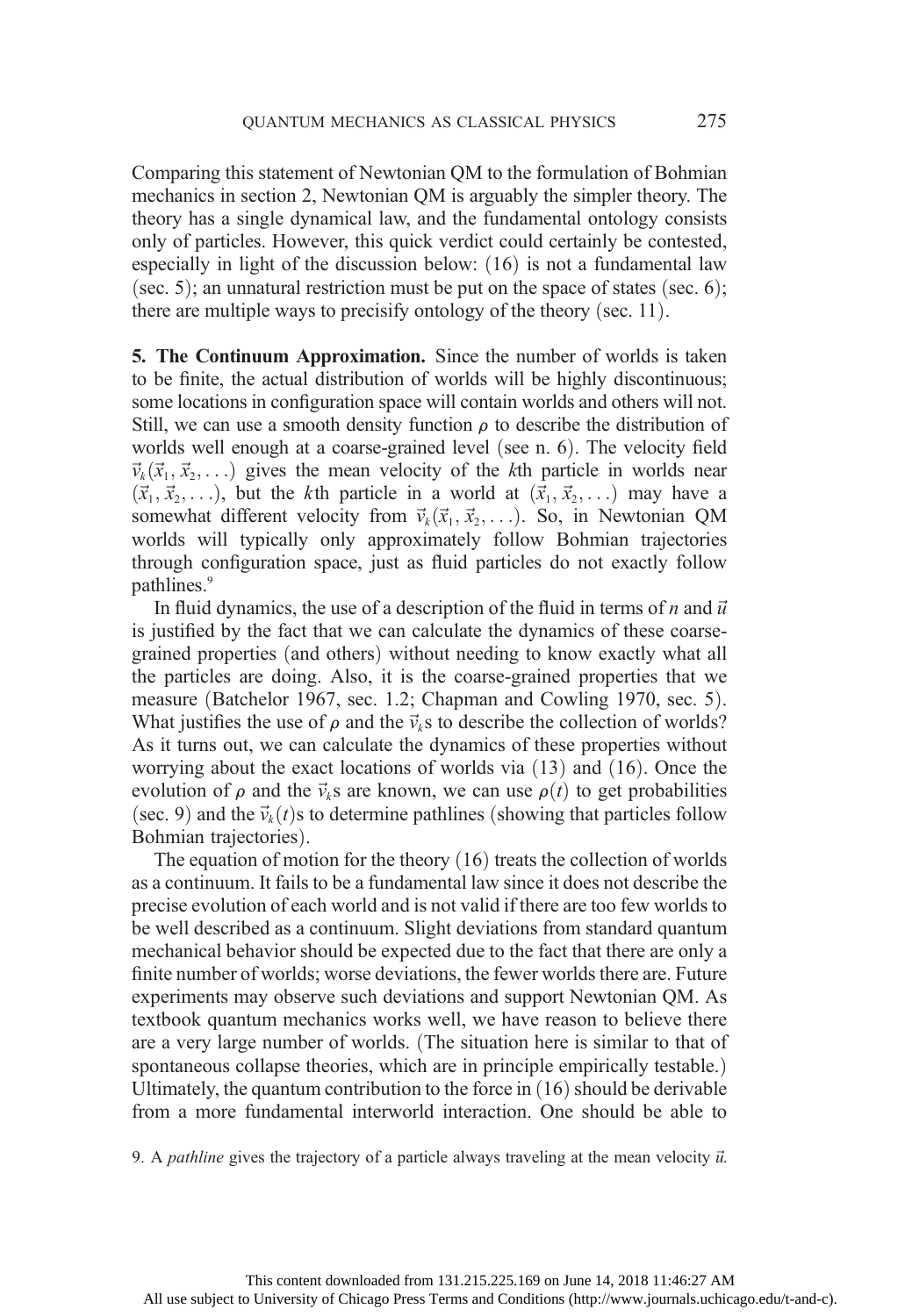calculate the forces when there are only a handful of worlds. One hopes that future research will explain how the continuum approximation arises from a "microdynamics" of worlds just as fluid dynamics arises from the microdynamics of molecules. For some progress in this direction, see Hall et al.  $(2014).$ 

6. Reintroducing the Wave Function. In section 4 we saw that for any wave function  $\Psi(t)$  obeying the Schrödinger equation, there exists a world density  $\rho(t)$  and a collection of velocity fields  $\vec{v}_k(t)$  obeying (16) such that the relations between  $\Psi$ ,  $\rho$ , and the  $\vec{v}_k$  s expressed in (5) and (6) are satisfied at all times. The converse does not hold. There are some combinations of  $\rho$ and the  $\vec{v}_k$ s, that is, some ways the universe might be according to Newtonian QM, that do not correspond to any wave function. In general, we restrict our attention to combinations of  $\rho$  and the  $\vec{v}_k$  s that can be derived from a wave function, via  $(5)$  and  $(6)$ , as it is these states that reproduce the predictions of quantum physics. For such states, it may be useful to introduce a wave function,  $\Psi$ , even though it is not a fundamental entity and does not appear in the equation of motion of the theory  $(16)$ . The wave function serves as a convenient way of summarizing information about the positions and velocities of particles in the various worlds; the magnitude encodes the density of worlds  $(5)$ , and the phase encodes the velocities of particles  $(11)$ . The wave function need not be mentioned in stating the theory or (in principle) for deriving empirical predictions, but introducing a wave function is useful for making contact with standard treatments of quantum mechanics.

As was just mentioned, there are some states of the universe in Newtonian QM that do not correspond to quantum wave functions.<sup>10</sup> That is, there are some combinations of  $\rho$  and the  $\vec{v}_k$  s for which one cannot find a wave function  $\Psi$  that satisfies (5) and (6). The amplitude of  $\Psi$  follows straightforwardly from  $\rho$ , but not every set of velocity fields  $\vec{v}_k$  can be expressed as  $\hbar/m_k$  times the gradient of a phase (11). For this to be the case, we must impose a constraint on the velocity fields.<sup>11</sup>

Quantization Condition. Integrating the momenta of the particles along any closed loop in configuration space gives a multiple of Planck's constant,  $h = 2\pi\hbar$ .

$$
\oint \left\{ \sum_{k} \left[ m_{k} \vec{v}_{k} \cdot d\vec{\ell}_{k} \right] \right\} = nh. \tag{17}
$$

10. This point was made concisely by Wallstrom  $(1994)$  in the context of quantum hydrodynamics; it was noted earlier by Takabayasi (1952). See also Holland (2005, eq. [4.14]).<br>11. Ti

11. This is loosely analogous to the constraint on the fluid velocity field  $\vec{u}$  that it be irrotational (everywhere zero vorticity), which is required to introduce a velocity potential (and for the validity of  $[8]$ ).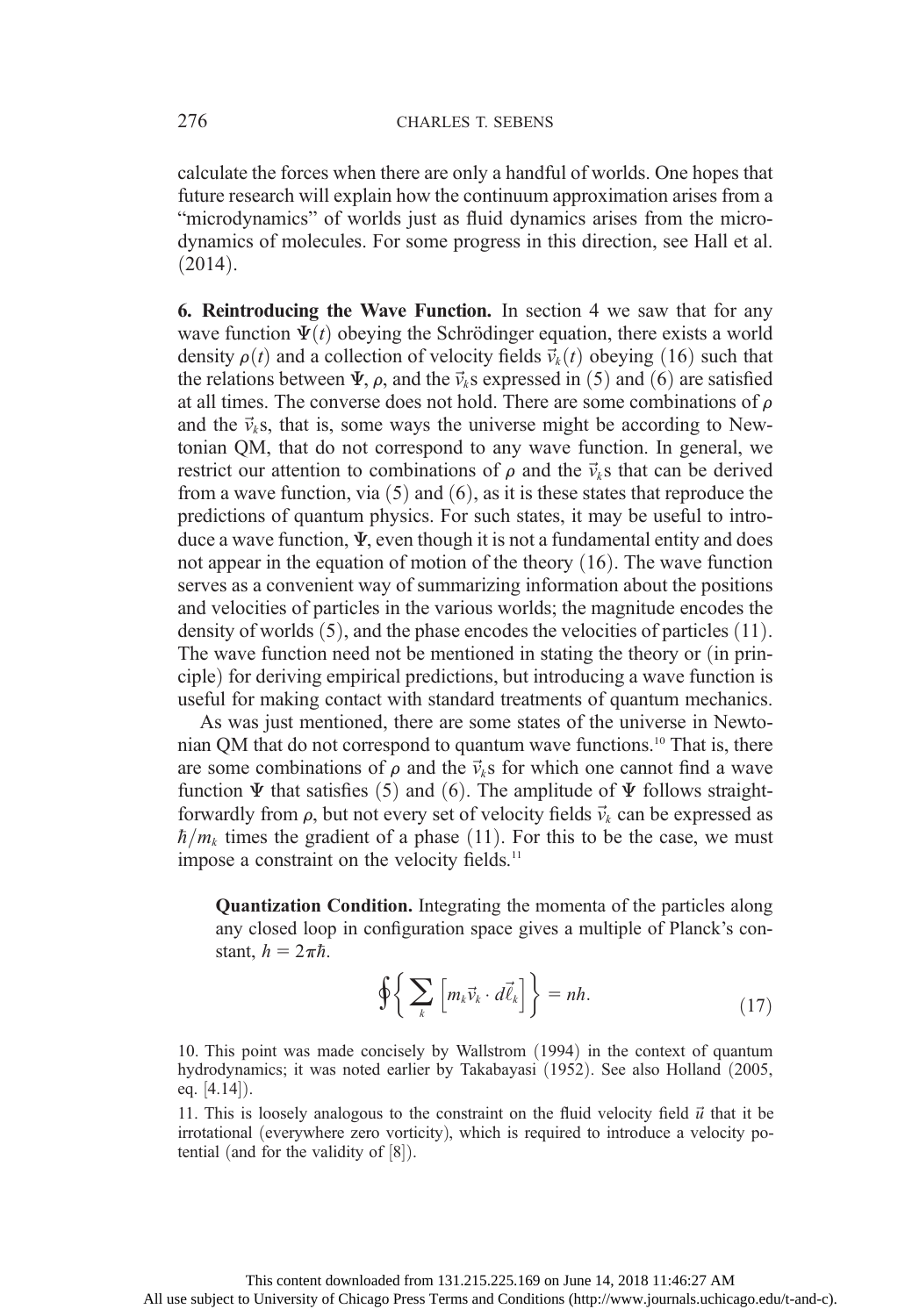If the Quantization Condition is satisfied initially,  $(16)$  ensures that it will be satisfied at all times.

To see one sort of constraint this requirement imposes, think about the following case: a single electron orbiting a hydrogen nucleus in the  $n = 2$ ,  $l = 1$ ,  $m = 1$  energy eigenstate. For simplicity, take the nucleus to provide an external potential and the universe to contain many worlds with a single electron in each. The electron's wave function is

$$
\Psi_{2,1,1}(r,\theta,\phi) = \frac{-1}{8\sqrt{a^5\pi}}e^{\frac{-r}{2a}}e^{i\phi}r\sin\theta,\tag{18}
$$

where  $a$  is the Bohr radius. The guidance equation tells us that the particle in each world executes a circle around the z-axis with velocity  $v_{\phi} = \hbar/mr\sin\theta$ , entirely in the  $\hat{\phi}$  direction (here  $\phi$  is the azimuthal angle). Equation (17) is trivially satisfied since  $(m\hbar/mr\sin\theta) \times 2\pi r\sin\theta = h$ . But, if the electrons were circling the z-axis a bit faster or a bit slower the integral would not turn out right and  $(17)$  would not be satisfied; they could orbit twice as fast but not 1.5 times as fast.

Without the Quantization Condition, Newtonian QM has too large a space of states. There are ways the universe might be that are quantum mechanical and others that are not. It is easy to specify what universes should be excluded, those that violate  $(17)$ , but hard to give a principled reason why those states should be counted as unphysical, improbable, or otherwise ignorable. For now, I think it is best to understand the Quantization Condition as an empirically discovered feature of the current state of the universe, or equivalently, of the initial conditions. However, one might prefer to think of it as a non-dynamical law. A better explanation of the Quantization Condition's satisfaction would help strengthen Newtonian QM, as it might seem that the best possible explanation of the condition's satisfaction is the existence of a wave function (backtracking to Prodigal OM). In the remainder of the article, I assume that the Quantization Condition is satisfied.

Suppose the world density and the velocity fields at a time are given. Provided the Quantization Condition is satisfied, there exists a wave function satisfying  $(5)$  and  $(6)$ . But, is it unique?<sup>12</sup> That is, can  $(5)$  and  $(6)$  be used to define  $\Psi$  in terms of  $\rho$  and the  $\vec{v}_k s$ ?<sup>13</sup> First consider the case where  $\rho$  is everywhere nonzero. The magnitude of  $\Psi$  can be derived from (5), and (11) gives the phase up to a global constant. The wave function can be deter-

12. Here the question is considered at the level of the continuum description. Because there are multiple ways of coarse graining, there will be multiple not-too-different  $\rho s$  and  $\vec{v}_k$ s that well describe any finite collection of worlds and thus many wave functions. It may be that some ways of coarse graining avoid the problems raised below by ensuring that the velocity fields are always well defined. If they do, the derivability of  $\Psi$  from  $\rho$ and the  $\vec{v}_k$  s comes at the cost of limiting the wave functions one can recover, losing those in  $(18)$ ,  $(19)$ , and  $(21)$ .

13. See also the discussion in Holland  $(2005, \text{sec. } 4)$ .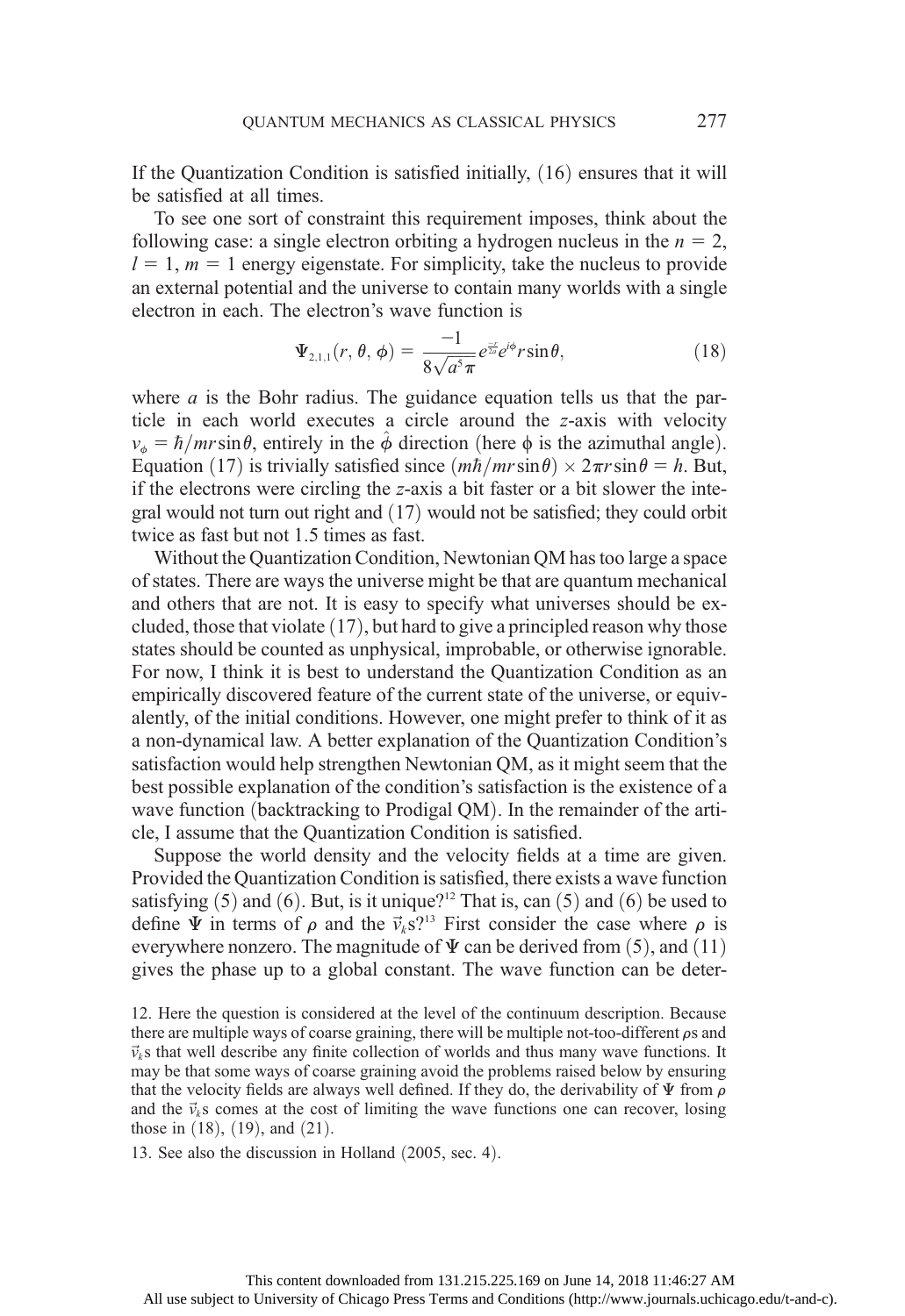mined up to a global phase. This would be insufficient if the overall phase mattered, but as the global phase is arbitrary this gives exactly what we need. Actually, it is even better this way. The fact that the dynamics do not care about the overall phase is explained in Newtonian QM by the fact that changes in the global phase of the wave function do not change the state of the universe; that is, they do not change  $\rho$  or the  $\vec{v}_k$ s.

If the region in which  $\rho \neq 0$  is not connected, the wave function is not uniquely determined by  $\rho$  and the  $\vec{v}_k$  s—one can introduce arbitrary phase differences between the separate regions. As an example of the breakdown of uniqueness, consider the second energy eigenstate of a single particle in a one-dimensional infinite square well of length L. In this case the wave function is

$$
\psi_a(x) = \sqrt{\frac{2}{L}} \sin\left(\frac{2\pi x}{L}\right).
$$
\n(19)

This describes a universe with  $\rho$  and  $\vec{v}$  given by

$$
\rho(x) = \frac{2}{L} \sin^2 \left(\frac{2\pi x}{L}\right)
$$
  

$$
\vec{v}(x) = \begin{cases} 0 & \text{if } x \neq \frac{L}{2} \\ \text{undefined} & \text{if } x = \frac{L}{2} \end{cases}
$$
 (20)

The velocity field  $\vec{v}$  is undefined where there are no worlds. These expressions for  $\rho$  and  $\vec{v}$  are also compatible with<sup>14</sup>

$$
\psi_b(x) = \sqrt{\frac{2}{L}} \left| \sin\left(\frac{2\pi x}{L}\right) \right|.
$$
\n(21)

This exposes an inconvenient indeterminism: the time evolution of  $\psi_a$  is trivial as it is an energy eigenstate. Since  $\psi_b$  is not differentiable at  $L/2$ , its time evolution cannot be calculated straightforwardly using the Schrödinger equation  $(1)$ . As  $(5)$  and  $(6)$  do not determine which wave function is to be

14. The wave function  $\psi_b$  has the disreputable property of not being smooth. It should be noted that there exist pairs of distinct smooth nonanalytic wave functions that agree on  $\rho$ and  $\vec{v}$  at a time. (Thanks to Gordon Belot for suggesting an example like this.) For example,

$$
\psi_{\alpha}(x) = \begin{cases}\nCe^{\frac{-1}{1-(x+2)^2}} & \text{if } -3 < x < -1 \\
-Ce^{\frac{-1}{1-(x-2)^2}} & \text{if } 1 < x < 3 \\
0 & \text{else}\n\end{cases}
$$
\n
$$
\psi_{\beta}(x) = |\psi_{\alpha}(x)|.
$$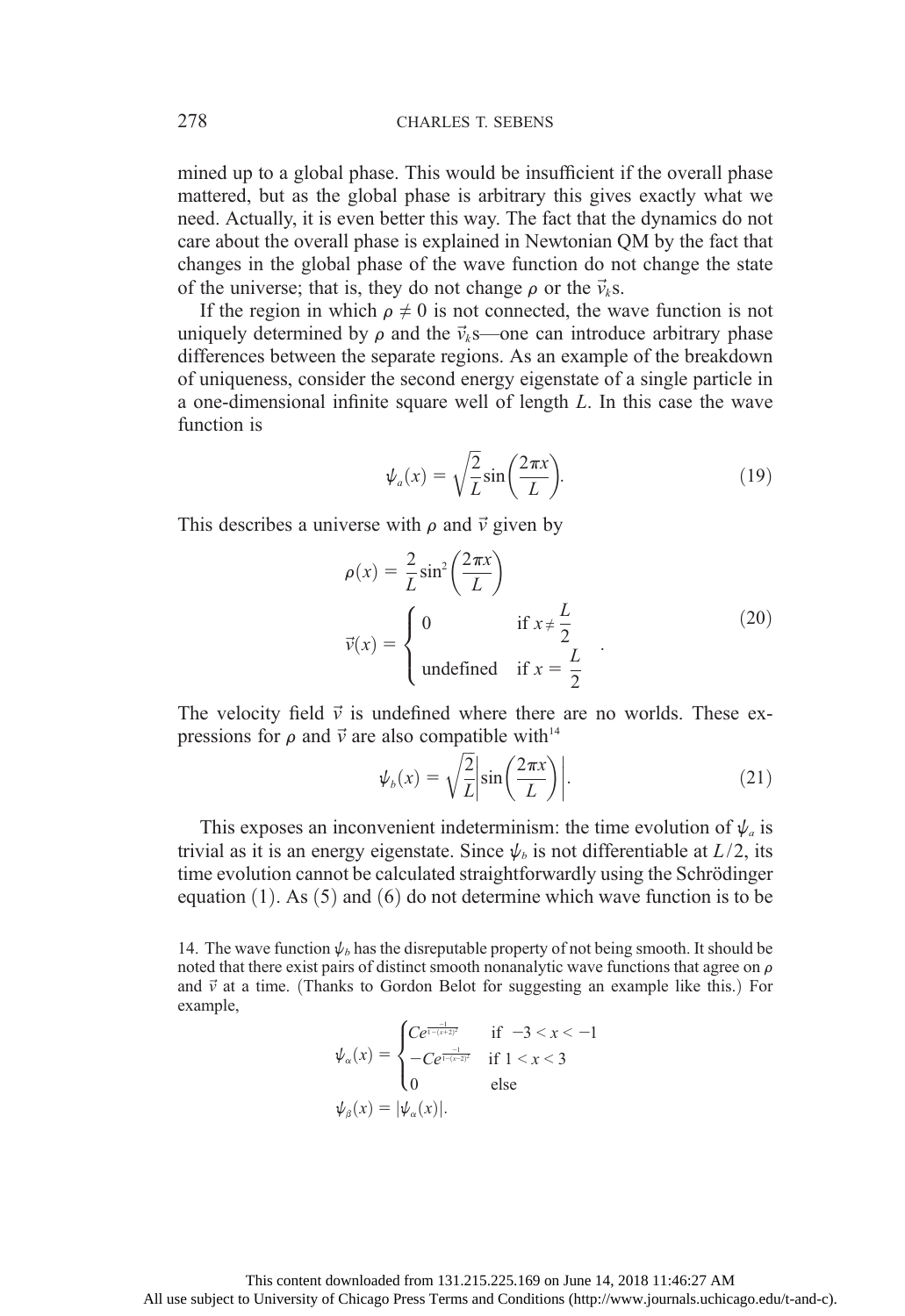used to describe the state in  $(20)$ , it is not clear how the state will evolve. The future evolution of the universe is not uniquely determined by the instantaneous state  $(20)$ , the continuity equation  $(13)$ , and the equation of motion (16). This indeterminacy arises because  $\rho$  is zero and the velocity field is undefined at  $L/2$ , so  $\partial \rho / \partial t$  and  $\vec{a}$  are undefined at  $L / 2$ . There is reason to think this indeterminism is an artifact of the continuum approximation, where  $(13)$  and  $(16)$  need the velocity fields to be well defined at every point in configuration space—even where there are no worlds—to yield a unique time evolution. The fundamental dynamics should take as input a specification of the position of each world in configuration space and the velocities of the particles in those worlds, all of which will be welldefined  $(sec. 5)$ .

Consider a slightly different problem from that just considered: suppose one would like to find a wave function  $\Psi(t)$  that describes a history of  $\rho(t)$ and the  $\vec{v}_k(t)$ s, satisfying (13) and (16) over some time interval. There will be a collection of wave functions that satisfy  $(5)$  and  $(6)$  at each time. For any such wave function, one can multiply it by a spatially homogeneous time-dependent phase factor,  $e^{if(t)}$ , to get another wave function that always satisfies  $(5)$  and  $(6)$ . (The global phase at each time is arbitrary and  $[5]$  and  $[6]$  do nothing to stop you from picking whatever global phase you would [6] do nothing to stop you from picking whatever global phase you would<br>like at each time ) In general, some of these wave functions will satisfy the like at each time.) In general, some of these wave functions will satisfy the Schrödinger equation  $(1)$ , and others will not. To constrain the time dependence of the phase when using a wave function to describe histories,  $(14)$  can be imposed as a third link between the wave function and the particles (in addition to  $[5]$  and  $[6]$ ). Because  $(5)$ ,  $(6)$ ,  $(13)$ , and  $(14)$  hold, the wave function must obey the Schrödinger equation the wave function must obey the Schrödinger equation.

This section began with the observation that there are states in Newtonian QM that cannot be described by a wave function. However, these can be excised by imposing the Quantization Condition. Given a state that can be described by a wave function, one might hope that this wave function would be unique. Sometimes it is not. A wave function aptly describes a state in Newtonian QM at a time if  $(5)$  and  $(6)$  are satisfied. But, if these are the only constraints, a history in Newtonian QM can always be described by many wave functions. So, there is freedom to add a third connection between the wave function and the particles. Imposing  $(14)$  proves a convenient choice, as it guarantees that the wave function obeys the Schrödinger equation—a desirable feature since the point of introducing a wave function was to clarify the connection between Newtonian QM and standard treatments of quantum mechanics.

Because a wave function can be introduced to describe the world density and the velocity fields, one is free to use well-known techniques to calculate the time evolution of the wave function and use that to determine how the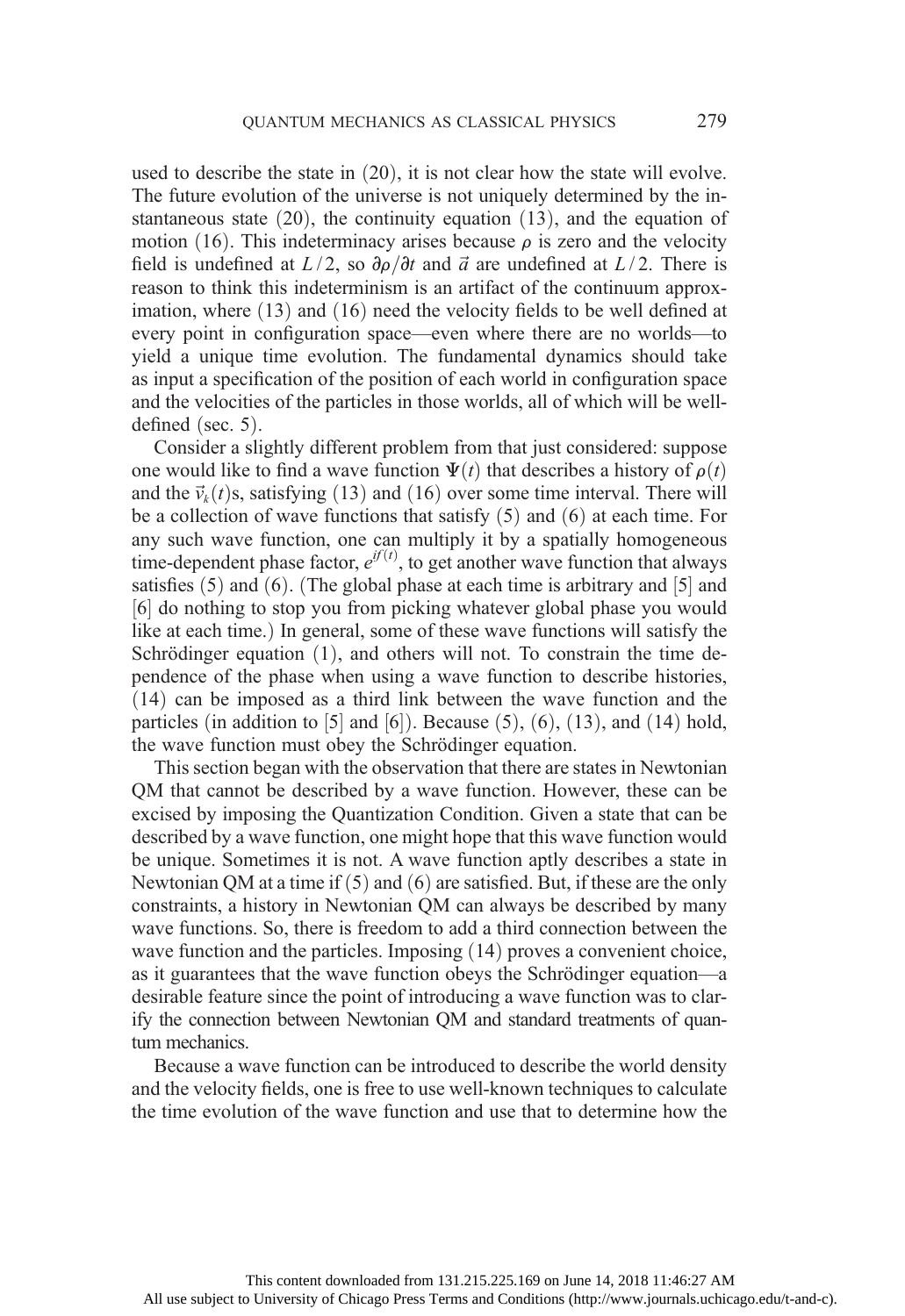world density and velocity fields evolve. However, there is evidence that it is sometimes easier to use the trajectories of worlds to calculate the time evolution (Wyatt 2005; Hall et al. 2014).

7. Probability versus Everettian Quantum Mechanics. The Born Rule is easier to justify in Newtonian QM than in the many-worlds interpretation. In Everettian quantum mechanics, there is dispute over how one can even make sense of assigning probabilities to measurement outcomes when the way the universe will branch is deterministic and known (the incoherence problem). There is also the quantitative problem of why the Born Rule probabilities are the right ones to assign. Recent derivations tend to appeal to complex decision-theoretic arguments, which, although they may ultimately be successful, are not uncontroversially accepted (Saunders et al. 2010). Things look worrisome because there are some prima facie plausible ways of counting agents that yield the result that the vast majority of agents see relative frequencies of experimental outcomes that deviate significantly from those predicted by the Born Rule (although the total amplitude-squared weight of the branches in which agents see anomalous statistics is small). Newtonian QM does not run into similar problems since the number of worlds in a particular region of configuration space is always proportional to  $|\Psi|^2$ . At any time, most agents are in high-amplitude regions. So, in typical measurement scenarios, most agents will see long-run frequencies that agree with the predictions of the Born Rule.

Were a proponent of Prodigal QM to claim similar advantages over Everettian quantum mechanics, one could reasonably object that the Born Rule is recovered only because it was put in by hand. In Prodigal OM,  $(5)$  is an additional postulate. In Newtonian QM, it is not. The density of worlds is given by  $|\Psi|^2$  because  $\Psi$  is definitionally related to the density of worlds by  $(5)$  (see sec. 6). The wave function is, after all, not fundamental but a mere description of  $\rho$  and the  $\vec{v}_k$ s.

8. Probability versus Bohmian Mechanics. Although it is widely agreed that the Born Rule can be justified in Bohmian mechanics, there is disagreement about how exactly the story should go. In this section I briefly discuss three ways of justifying the Born Rule in Bohmian mechanics and then argue that Newtonian QM can give a cleaner story. First, though, note an important similarity between the two theories. According to Newtonian QM each world follows an approximately Bohmian path through configuration space. So if you think that worlds in which particles follow Bohmian trajectories are able to reproduce the results of familiar quantum experiments, you should think worlds in Newtonian QM can too.

In Bohmian mechanics, not all initial conditions reproduce the statistical predictions of quantum mechanics. That is, not all specifications of the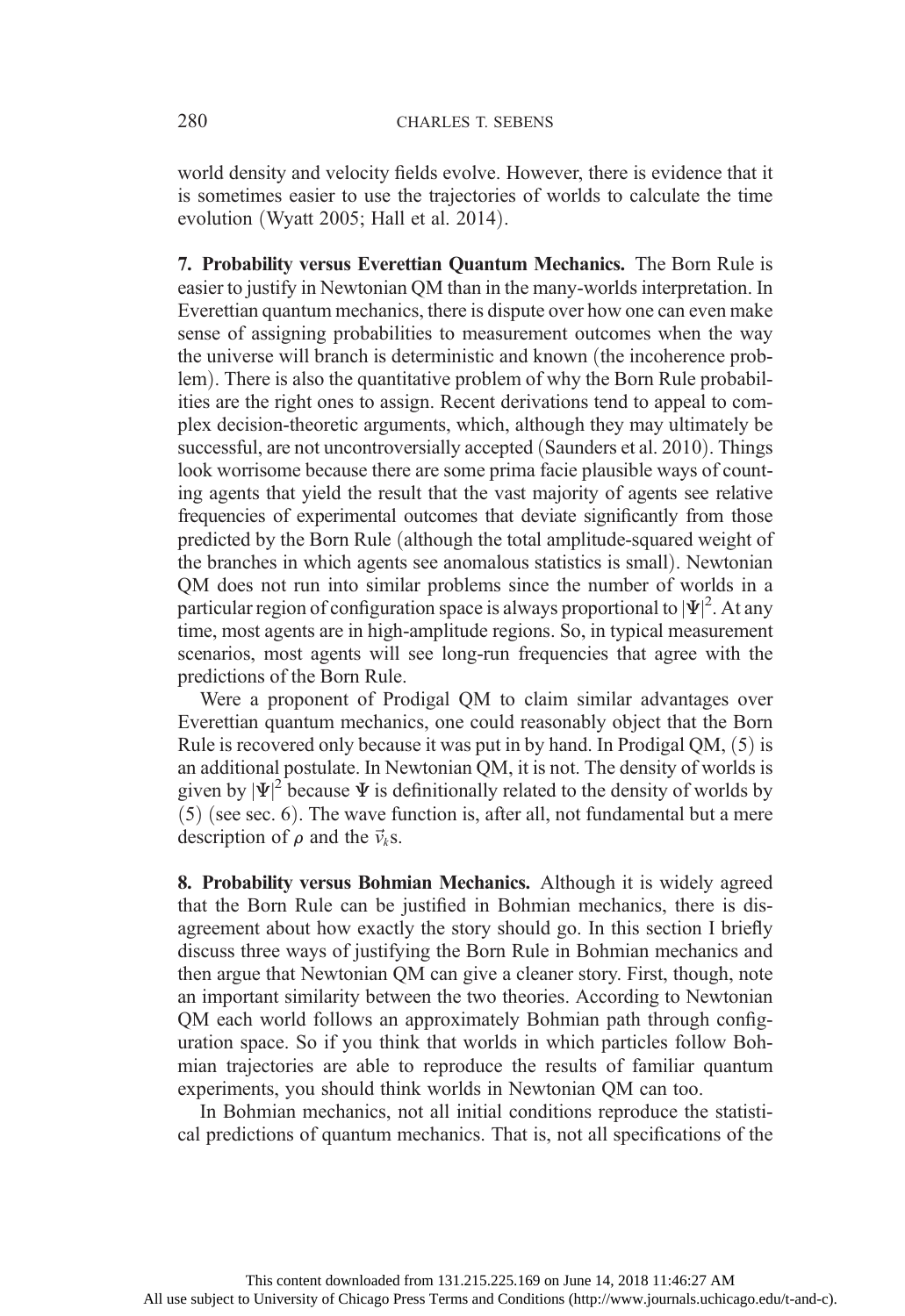initial wave function  $\Psi(0)$  and particle configuration  $(\vec{x}_1(0), \vec{x}_2(0),...)$  yield a universe in which experimenters would see long-run statistics of measurements on subsystems that agree with the predictions of the Born Rule. Why should we expect to be in one of the universes with Born Rule statistics? One way to respond to this problem is to add a postulate to the theory that ensures that ensembles of particles in the universe will (or almost certainly will) display Born Rule statistics upon measurement (e.g., Holland 1993, sec. 3.6.3). A second option is to argue that typical universes are such that Born Rule frequencies will be observed when measurements are made (Dürr et al. 1992). To say that such results are "typically" observed is to say that for any initial wave function  $\Psi(0)$ , the vast majority of initial particle configurations reproduce Born Rule statistics. Speaking of the "vast majority" of initial configurations only makes sense relative to a way of measuring the size of regions of configuration space; here the measure used is given by  $|\Psi|^2$ . A third option: one could argue that many initial states will start to display Born Rule statistics sufficiently rapidly that, since we are not at the beginning of the universe, we should expect to see Born Rule frequencies now even if such frequencies were not displayed in the distant past (Valentini) and Westman  $2005$ ).

Each of these proposals faces challenges. The additional postulates that might be added to the theory look ad hoc. The measure used to determine typicality must be satisfactorily justified.<sup>15</sup> The desirable evolution of states described in the third option has only been demonstrated in relatively simple cases. Also, there will certainly exist initial conditions that do not come to display Born Rule statistics sufficiently rapidly, and these must somehow be excluded. To the extent that one finds these objections to Bohmian strategies worrisome, it is an advantage of the new theory that it avoids them.

Although Newtonian QM, like Bohmian mechanics, permits a particular world to have a history of measurement results in which the frequencies of outcomes do not match what one would expect from the Born Rule, it is impossible for the density of worlds to deviate from  $|\Psi|^2$ . So, in light of the results in Dürr et al. (1992), it will always be the case that Born Rule statistics are observed in the vast majority of worlds in any universe of Newtonian QM. Since we are not sure which world we are in, we should expect to be in one in which Born Rule statistics are observed.

9. Probability: Newtonian QM. If the universe's evolution is deterministic and the initial state is known, what is there left for an agent to assign probabilities to? There is no incoherence problem in Newtonian QM since, given the state of the universe, one is generally uncertain which of the many dis-

15. For a statement of the objection, see Dickson (1998, sec. 5.4). For a variety of reasons to regard the measure as natural, see Goldstein and Struyve (2007).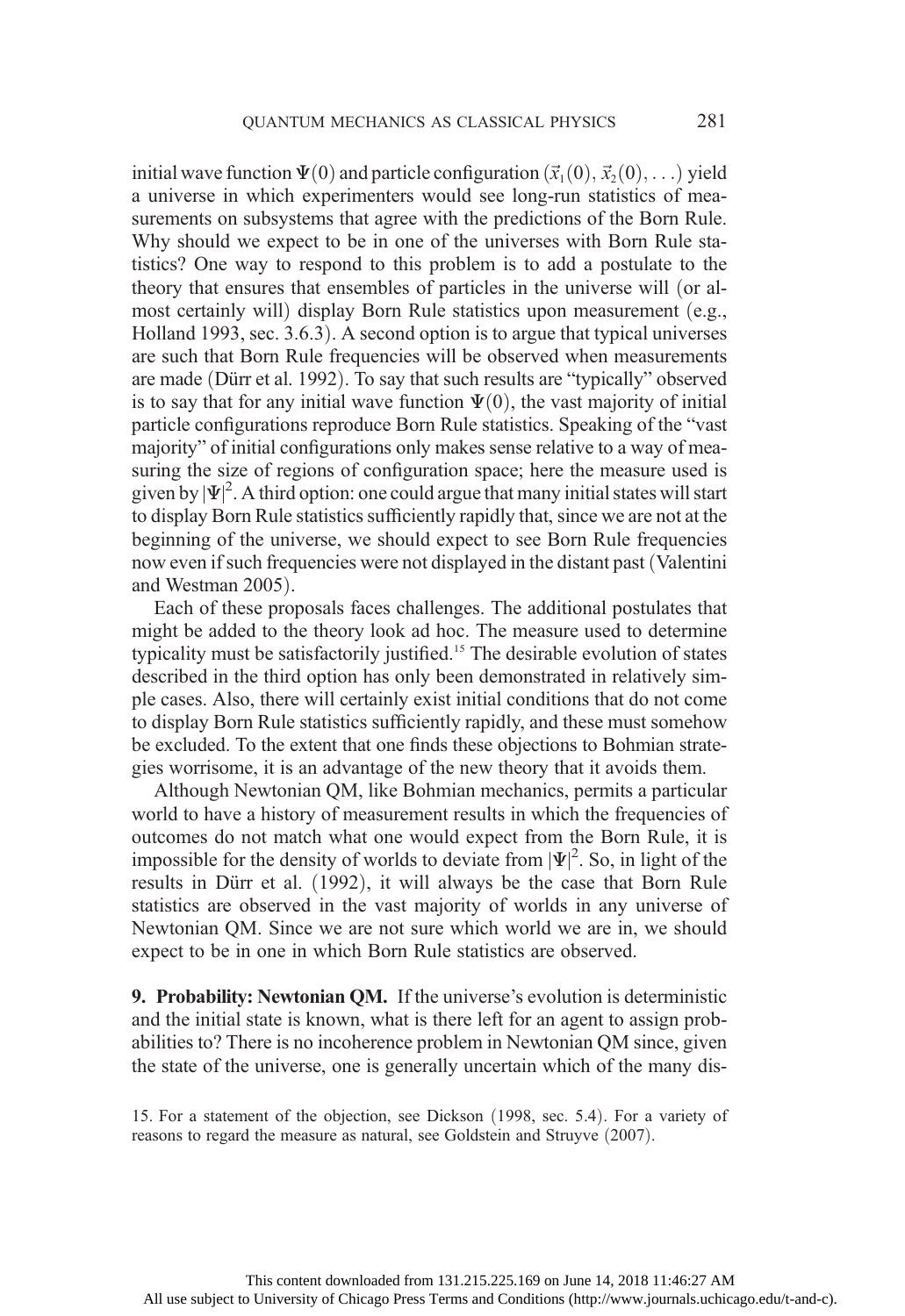tinct worlds one is in. There will always be many possibilities consistent with one's immediate experiences. The uncertainty present here is self-locating uncertainty (see Lewis 1979). Of course, there will generally also be uncertainty about the state of the universe.

On to the quantitative problem:<sup>16</sup> given a particular distribution of worlds  $\rho$ and set of velocity fields  $\vec{v}_k$ , that is, given a specification of the state of the universe, one ought to assign equal credence to being in any of the worlds consistent with one's evidence.<sup>17</sup> Because there are only a finite number of worlds, this advice is unambiguous. As it turns out, this basic indifference principle suffices to derive the correct quantum probabilities. Consider an idealized case in which the agent knows the world density and the velocity fields and knows that there is an agent in each of these worlds having experiences indistinguishable from her own. In this case, the above indifference principle tells her to assign probabilities to being in different regions of configuration space in accordance with  $\rho$ . Since  $\rho = |\Psi|^2$ , she must assign credences in accordance with  $|\Psi|^2$  and thus in agreement with the Born Rule. Next, suppose this agent learns the outcome of an experiment. Then she ought to assign zero credence to the worlds inconsistent with her evidence and reapportion that credence among those that remain (keeping the probability of each noneliminated world equal). This updating is analogous to learning which branch you are on after a measurement in Everettian quantum mechanics.

In general, the probability agent  $S$  ought to assign to her own world having property A, conditional on a particular state of the universe at a certain time, is

$$
\Pr(A|\rho, \vec{v}_1, \vec{v}_2, \ldots) = \frac{\text{\# of worlds with property } A \text{ and a copy of } S}{\text{\# of worlds with a copy of } S}
$$
\n
$$
= \frac{\int dV_{AS}\rho(\vec{x}_1, \vec{x}_2, \ldots)}{\int dV_{S}\rho(\vec{x}_1, \vec{x}_2, \ldots)} = \frac{\int dV_{AS} |\Psi(\vec{x}_1, \vec{x}_2, \ldots)|^2}{\int dV_{S} |\Psi(\vec{x}_1, \vec{x}_2, \ldots)|^2}.
$$
\n(22)

Here A could be something like "the pointer indicates 7" or "the particle just fired will hit in the third band of the interference pattern." The volume  $V_s$ delimits the set of worlds, specified by a region of configuration space, compatible with S's data. Worlds in this region are such that previous experiments had the outcomes S remembers them having, macroscopic arrangements of particles match what S currently observes, and some person is having the same

16. See also the discussion in Boström  $(2012, \text{sec. } 2.4)$ .

17. This follows from a more general epistemic principle defended in Elga (2004).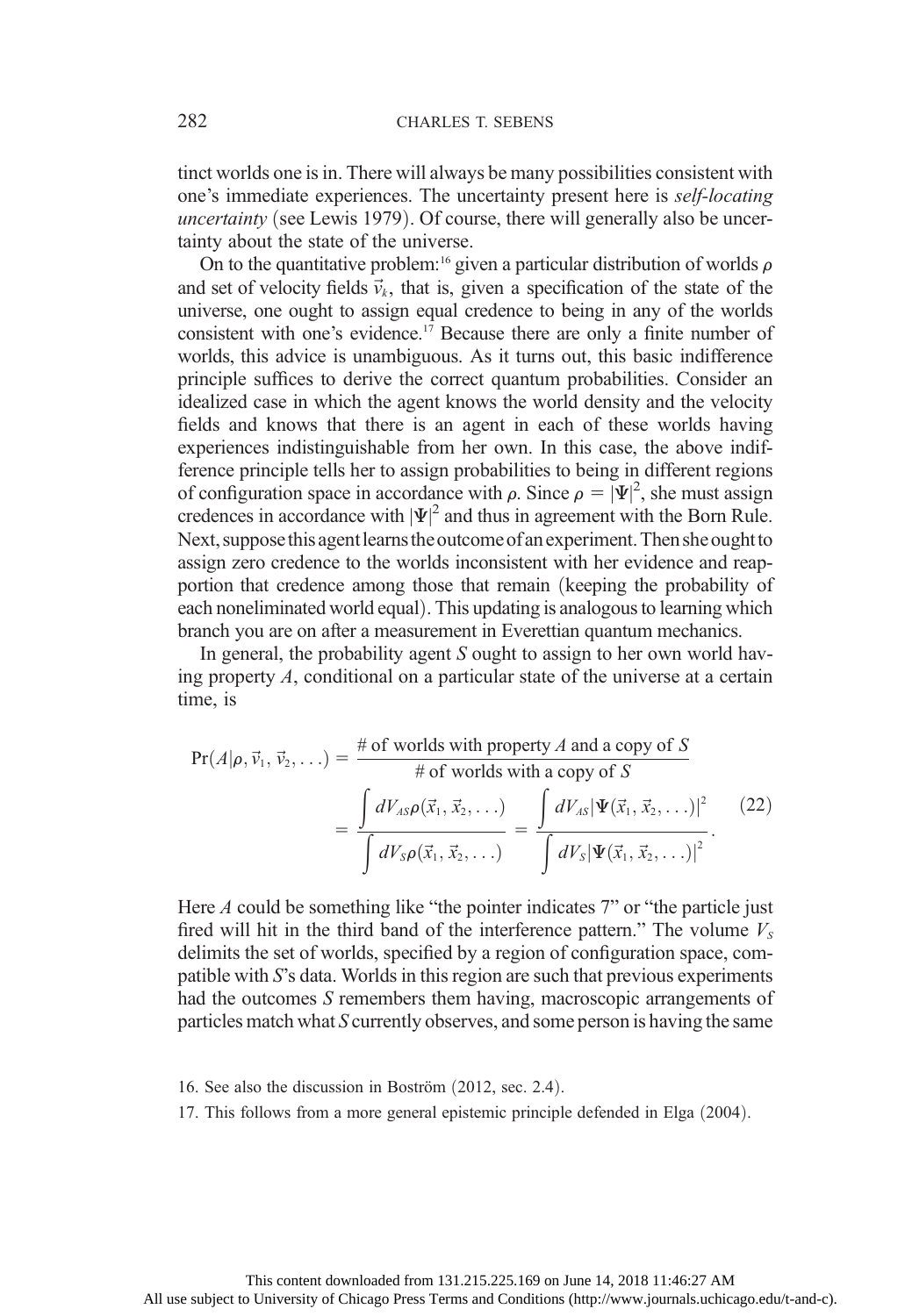conscious experiences as  $S^{18}$ . The volume  $V_{AS}$  gives the set of worlds compatible with S's data in which A holds.<sup>19</sup>These conditional probabilities can be used to test hypotheses about  $\rho$  and the  $\vec{v}_k$  s and thus to learn about the state of the universe (not just one's own world) from experience.

10. Continuous Infinity or Mere Multitude of Worlds? So far, we have taken  $\rho$  to describe the distribution of a large but finite number of worlds. But, one might be tempted to defend a variant of Newtonian QM in which there is a continuous infinity of worlds, one at every point at which  $\rho$  is nonzero. This causes trouble. The *meaning* of  $\rho$  becomes unclear if we move to a continuous infinity of worlds since we can no longer understand  $\rho$  as yielding the proportion of all worlds in a given volume of configuration space upon integration over that volume. There would be infinite worlds in any finite volume (where  $\rho \neq 0$ ) and infinite total worlds. If  $\rho$  does not give the proportion of worlds in a region, it is unclear why epistemic agents should apportion credences as recommended in the previous section. So, the continuous variant, if sense can be made of it, faces the quantitative probability problem head on.

As discussed in section 5, the dynamical law proposed for Newtonian QM  $(16)$  is not fundamental. If it somehow turns out that we cannot view the force caused by the quantum potential as arising from an interaction between individual worlds, this would provide a reason to accept a continuous infinity of quantum worlds over a mere multitude. It might appear to be a strength of the continuous variant that its laws can already be precisely stated, but I expect that this advantage will evaporate when possible fundamental interactions are formulated for the discrete variant. The continuous variant does have a serious advantage: the continuum approximation (sec. 5) is no approximation. Particles will unerringly follow Bohmian trajectories.

11. Ontology. According to Newtonian QM, what the universe contains is a finite collection of worlds. There are at least two ways to precisify this idea. First, one might take *configuration space* to be the fundamental space, inhabited by point particles (worlds). Second, one might take the fundamental space to be ordinary three-dimensional space, inhabited by particles in different worlds.

According to the first picture, on the fundamental level, the universe is 3N-dimensional and contains a large number of point particles, each of which has dynamics so complex that it merits the name of "world"

19. Note that the boundaries of  $V_s$  and  $V_{AS}$  will often depend on  $\rho$  and the  $\vec{v}_k$ s.

<sup>18.</sup> For simplicity, I have neglected the possibility that S's memories or current observations are deceptive.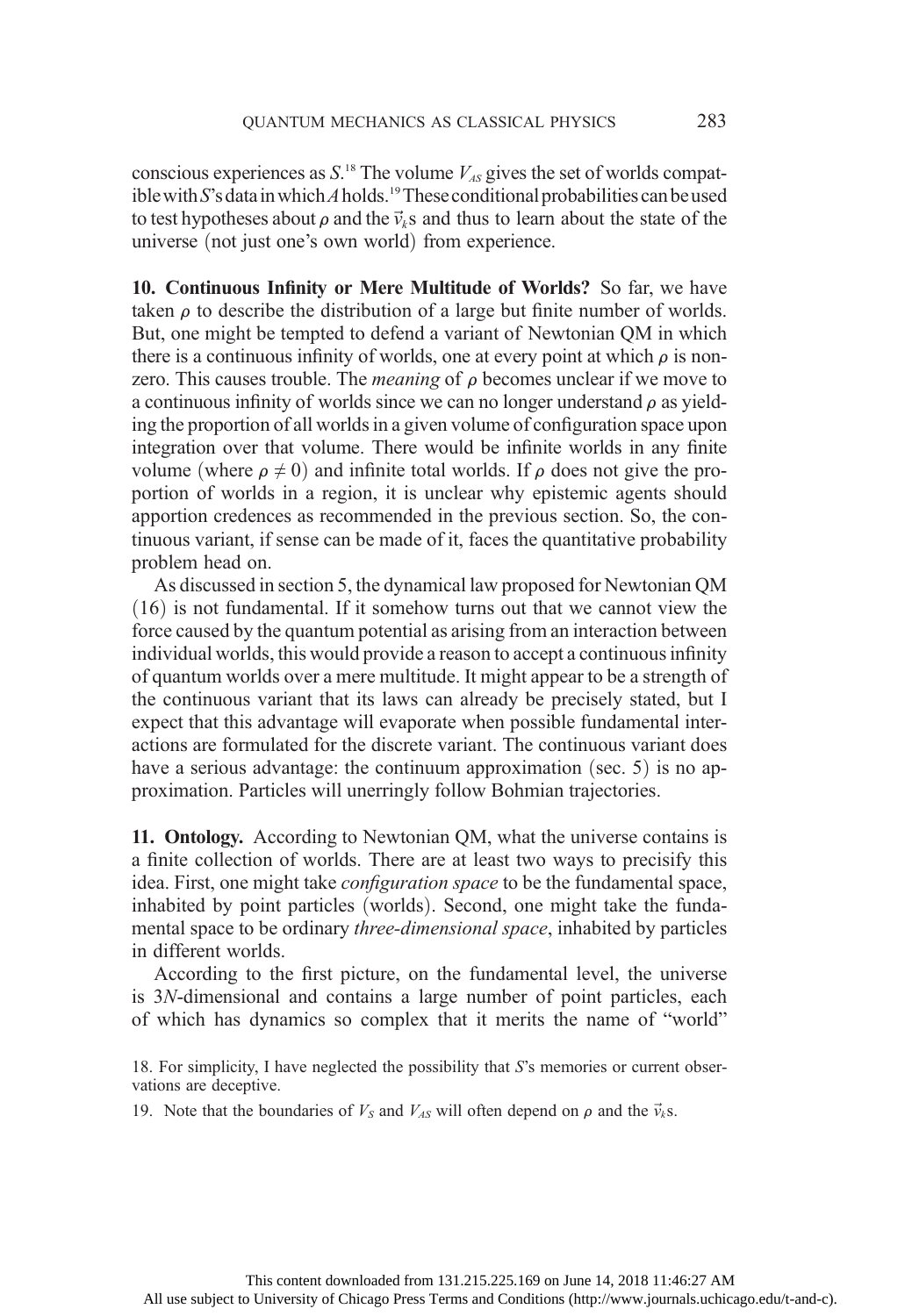or "world particle." Forces between these world particles are Newtonian and the dynamics are local. Here Newtonian QM is a theory of the Newtonian dynamics of a fluid of world particles in 3N-dimensional space. Albert (1996) has argued that the one world of Bohmian mechanics can be understood as a world particle that moves around in configuration space guided by the wave function. He provides a way of explaining how the appearance of a three-dimensional world arises from the motion of this world particle that applies mutatis mutandis to Newtonian QM in which there are more world particles executing the same old Bohmian dances.

On the second picture there are particles interacting in three-dimensional space, nothing more.<sup>20</sup> Space is very densely packed with particles, but not all particles are members of the same world. Some particles are members of world 1, some of world 2, and so on. What world a particle belongs to might be a primitive property, like its mass or charge. The equation of motion for a particle in world 827,  $(16)$ , says that the force from the potential V depends only on the positions of the other particles in world 827. However, the quantum potential introduces an interworld force whereby particles that are not members of world 827 can still affect the trajectory of a particle in this world. So, particles that happen to be members of the same world interact in one way, whereas particles that are members of different worlds interact another way.

In the many-worlds interpretation, one must tell a somewhat complicated story about how people and quantum worlds arise as emergent entities in the time-evolving quantum state  $(e.g.,$  Wallace 2003). This story may not be successful. It might be the case that wave functions evolving in accordance with the Schrödinger equation are incapable of supporting life or at least lives that feel like ours (Maudlin 2010). If that is right, Newtonian OM has a potential advantage. On the second ontological picture, people are built from particles in the usual way. On the first ontological picture, there is a story about emergence that must be told, but the details of the story are very different from the Everettian one, and it succeeds or fails independently.

If, however, the Everettian story about emergence is successful, then Bohmian mechanics (as formulated here) faces the Everett-in-denial objection (Deutsch 1996; Brown and Wallace 2005; Valentini 2010). Both Everettian and Bohmian mechanics contain in their fundamental ontology a wave function that always obeys the Schrödinger equation. If such a wave function is sufficient for there to be creatures experiencing what appears on not-too-close inspection to be a classical world, then Bohmian mechanics, like Everettian quantum mechanics, includes agents who see every possible

20. This second option resembles the novel ontology for the many-worlds interpretation proposed by Allori et al. (2011).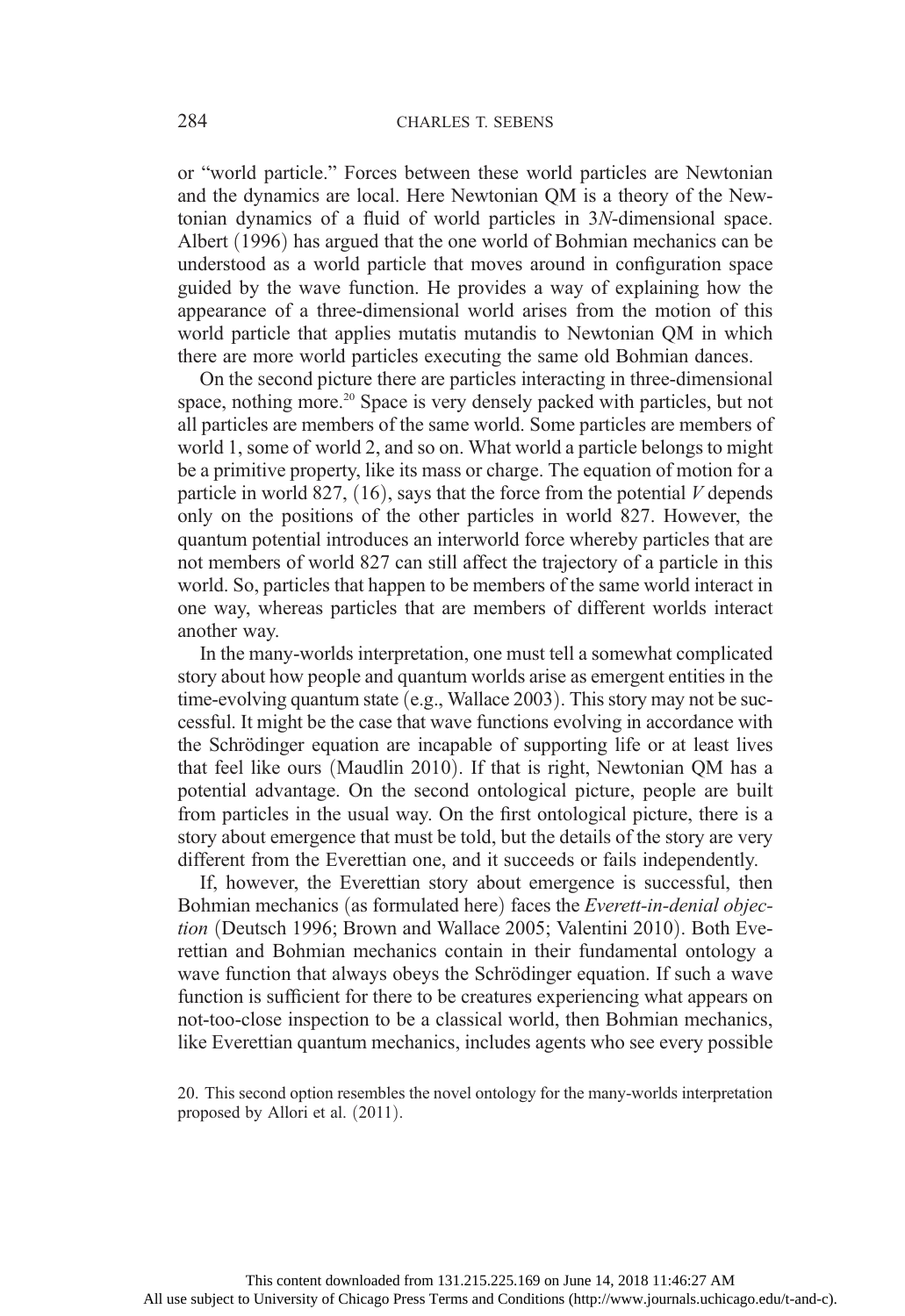outcome of a quantum measurement. If the Everettian story about emergence works and the Everett-in-denial objection against Bohmian mechanics is successful, then Newtonian QM has a serious advantage over Bohmian mechanics. Newtonian QM cannot be accused of being a many-worlds theory in disguise since the theory embraces its many-worlds ontology.

12. Symmetries: Time Reversal and Galilean Boosts. Newtonian QM can help us understand symmetry transformations in quantum mechanics. First, consider time reversal. Albert (2000) proposes an intuitive and general account of time reversal symmetry in physical theories that judges quantum mechanics, in all of its familiar precisifications, to fail to be time-reversal invariant. A deterministic physical theory specifies which sequences of instantaneous states are allowed and which are forbidden through dynamical laws. If the laws allow the time-reversed history of instantaneous states for any allowed history of instantaneous states, then the theory is deemed timereversal invariant. In theories like Bohmian mechanics or Everettian quantum mechanics, the instantaneous state includes the wave function at a time  $\Psi(\vec{x}_1, \vec{x}_2, \ldots, t)$  and a complete history includes the wave function at all times. The time reverse of the history is  $\Psi(\vec{x}_1, \vec{x}_2, \dots, -t)$ , which will not necessarily satisfy the Schrödinger equation whenever  $\Psi(\vec{x}_1, \vec{x}_2, \ldots, t)$  does—so quantum mechanics is judged not to be time-reversal invariant. However,  $\Psi^*(\vec{x}_1, \vec{x}_2, \ldots, -t)$  will always satisfy the Schrödinger equation whenever  $\Psi(\vec{x}_1, \vec{x}_2, \ldots, t)$  does (standard textbook accounts take this to be the timereversed history and thus judge the theory to be time-reversal invariant).

In Newtonian QM, it is straightforward to show that time reversing the history of particle trajectories amounts to changing the history of the wave function from  $\Psi(\vec{x}_1, \vec{x}_2, \ldots, t)$  to  $\Psi^*(\vec{x}_1, \vec{x}_2, \ldots, -t)$ . The instantaneous state of the world is specified by giving the locations (but not the velocities) of all of the particles in all of the worlds. The time-reversal operation thus takes the history  $\rho(\vec{x}_1, \vec{x}_2, \ldots, t)$  and  $v_k(\vec{x}_1, \vec{x}_2, \ldots, t)$  to  $\rho(\vec{x}_1, \vec{x}_2, \ldots, -t)$ and  $-\vec{v}_k (\vec{x}_1, \vec{x}_2, \ldots, -t)$ . By (11), flipping the phase generates a wave function that describes the flipped velocities of particles in the time-reversed history. The complex conjugation in the textbook time reversal operation for quantum mechanics can be explained as deriving from a reversal in the velocities of the particles.

Newtonian QM is time-reversal invariant according to Albert's account. Even if one does not agree with Albert's account of time-reversal invariance, it is a virtue of this theory over others that it can give a simple explanation of why the wave function transforms in the textbook way under time reversal.

Next, consider Galilean boosts. In a similar spirit to Albert's criticism of the standard account of time reversal, one could argue that quantum mechanics is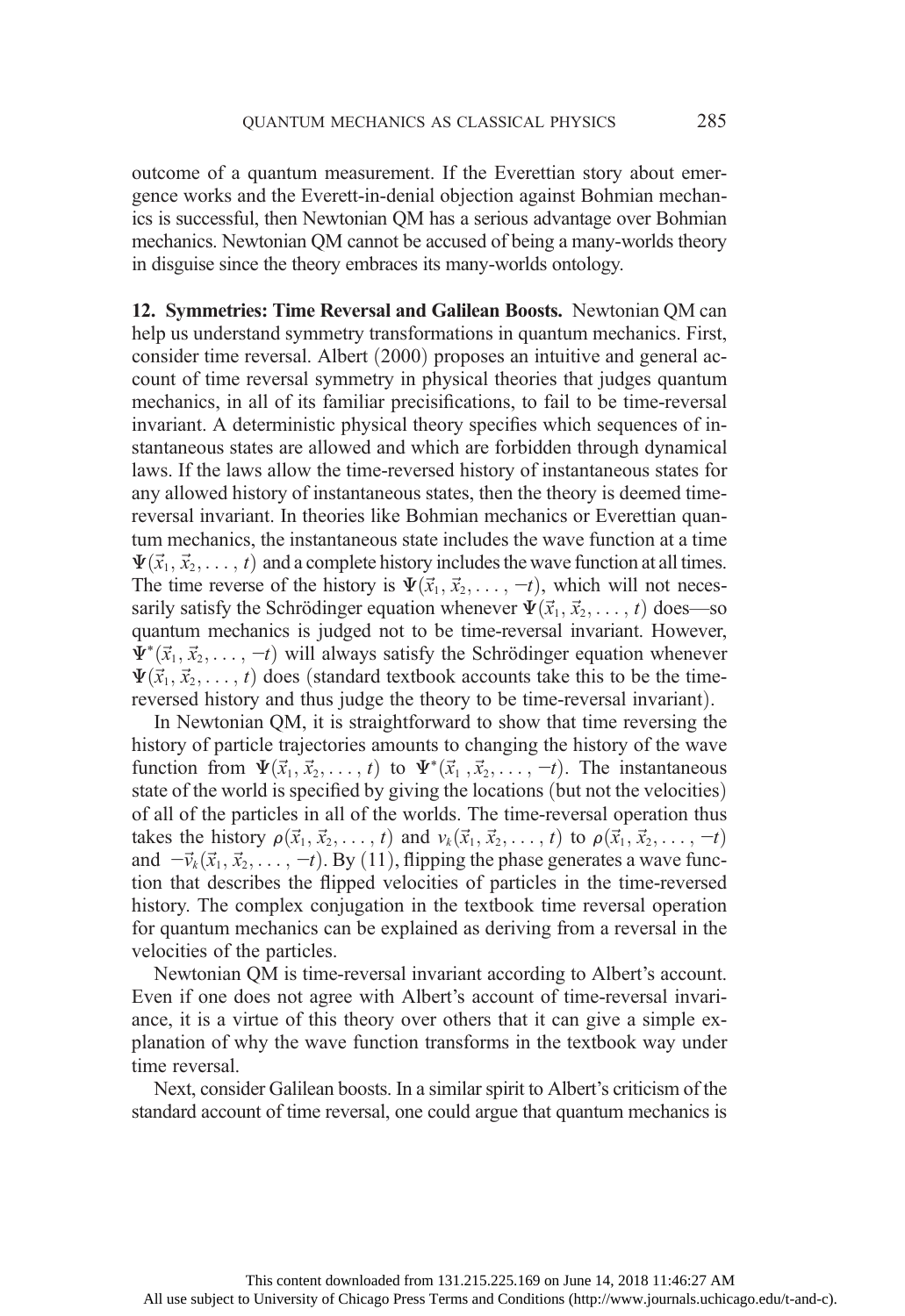## 286 CHARLES T. SEBENS

not invariant under Galilean boosts since the equations of motion are not generally obeyed when we take  $\Psi(\vec{x}_1, \vec{x}_2, \dots, t)$  to  $\Psi(\vec{x}_1 - \vec{w}t, \vec{x}_2 - \vec{w}t, \dots, t)$ .<sup>21</sup><br>The invariance of quantum mechanics under Galilean boosts is sometimes The invariance of quantum mechanics under Galilean boosts is sometimes demonstrated by showing that, for certain potentials, there exists a transformation of the state that appropriately shifts the probability density and guarantees satisfaction of the Schrödinger equation (e.g., Ballentine 1998, sec. 4.3). Under a boost by  $\vec{w}$ , the wave function is supposed to transform as

$$
\Psi_0(\vec{x}_1, \vec{x}_2, \dots, t) = e^{i \sum_k \{m_k \vec{w} \cdot \vec{x}_k - \frac{1}{2} m_k |\vec{w}|^2 t\}} \Psi_0(\vec{x}_1 - \vec{w}t, \vec{x}_2 - \vec{w}t, \dots, t).
$$
(23)

It is interesting that there exists a transformation that moves probability densities in the right way and guarantees that the Schrödinger equation is invariant under boosts, but it is unclear why this particular transformation is the one that really represents Galilean boosts. In Newtonian QM this transformation of the wave function results from boosting the velocities of all of the particles in all of the worlds.

Adding  $\vec{w}$  to the velocity of each particle transforms the original density  $\rho_0(t)$  and the original velocity fields  $\vec{v}_{0k}(t)$  to

$$
\rho(\vec{x}_1, \vec{x}_2, \dots, t) = \rho_0(\vec{x}_1 - \vec{w}t, \vec{x}_2 - \vec{w}t, \dots, t) \n\vec{v}_k(\vec{x}_1, \vec{x}_2, \dots, t) = \vec{v}_{0k}(\vec{x}_1 - \vec{w}t, \vec{x}_2 - \vec{w}t, \dots, t) + \vec{w}.
$$
\n(24)

Suppose  $\Psi_0(t)$ ,  $\rho_0(t)$ , and the  $\vec{v}_{0k}(t)$ s satisfy (5), (6), and (14); that is,  $\Psi_0(t)$ describes this density and these velocity fields. Then, the new wave function  $\Psi(t)$  generated by the transformation in (23) will satisfy (5), (6), and (14) for the  $\rho(t)$  and  $\vec{v}_k(t)$ s in (24), provided that the potential V is translation invariant (as the reader can verify). Thus,  $(23)$  gives a general recipe for finding a wave function that correctly describes the boosted particles.

13. Spin-1/2 Particles. There appears to be serious trouble on the horizon for this new theory. In Bohmian mechanics, spin is often treated as a property of the wave function, not the particles pushed along by it  $(e.g.,$  Albert 1994, chap. 7; Dürr and Teufel 2009, sec.  $8.4$ ). So, if we remove the wave function, it looks like we lose all of the information about the spin of the system. Actually, there is a very natural way to extend Newtonian QM to a single particle with spin. If we endow the particle with a definite spin in every world, we can recover the standard dynamics. Here I apply to Newtonian QM a strategy that has been used in quantum hydrodynamics and (a version of) Bohmian mechanics (see Holland [1993], chap. 9, and references therein).

21. A point made by Albert in presentations. See also Valentini (1997).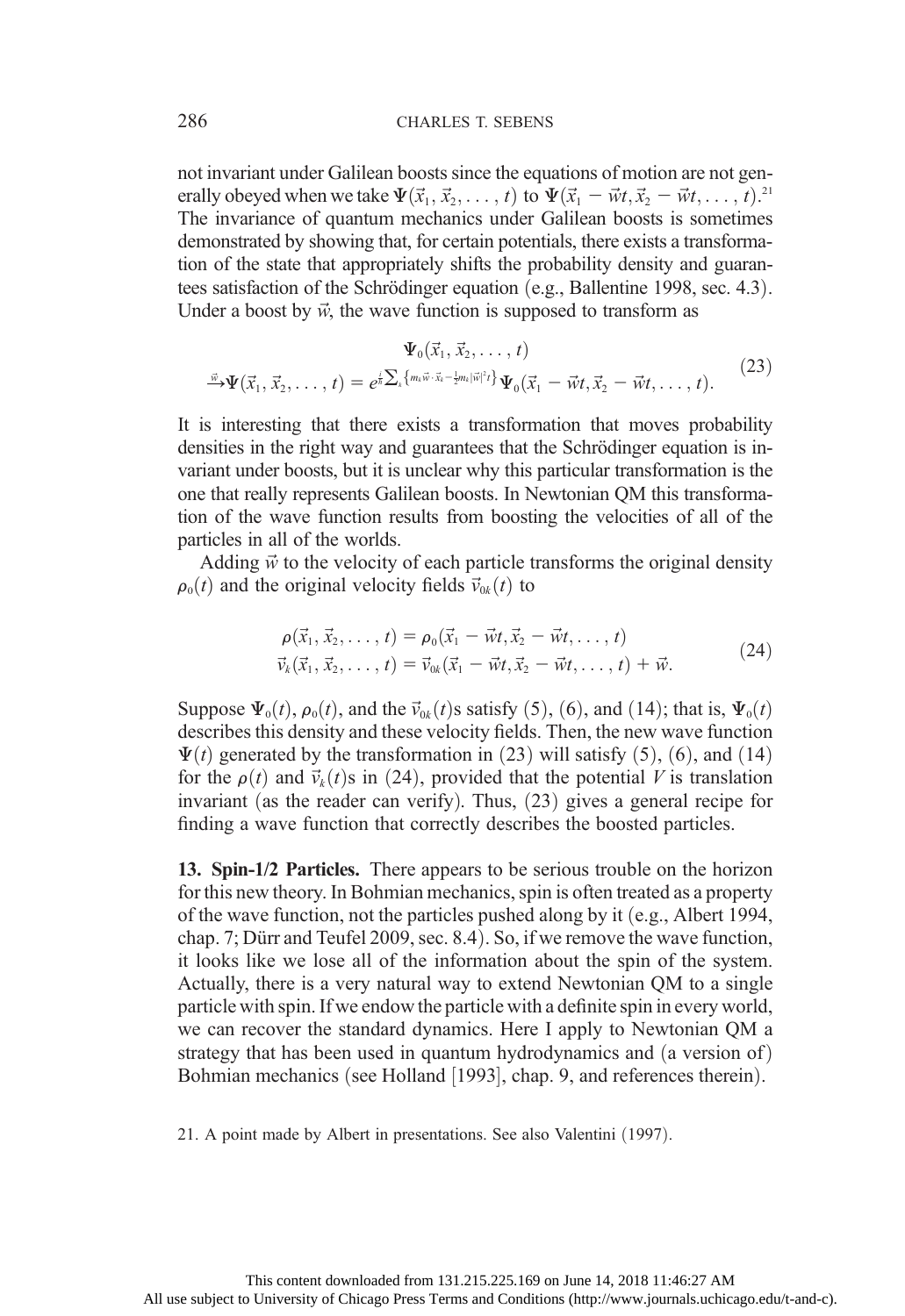Consider the dynamics of a single spin-1/2 particle. To our basic ontology, consisting of a distribution of worlds  $\rho(\vec{x}, t)$  where the particle has velocity  $\vec{v}(\vec{x}, t)$  in each world, let us add a property to the particle in each world: spin magnetic moment. The spin magnetic moment  $\vec{u}(\vec{x}, t)$  of a particle can be specified by a polar angle  $\alpha(\vec{x}, t)$ , an azimuthal angle  $\beta(\vec{x}, t)$ , and a constant  $\mu$  (for an electron,  $\mu \approx -e\hbar/2m$ , where e is the magnitude of the electron's charge).

$$
\vec{\mu} = \mu \begin{pmatrix} \sin \alpha \cos \beta \\ \sin \alpha \sin \beta \\ \cos \alpha \end{pmatrix} . \tag{25}
$$

Alternatively, we can speak of the particle's internal angular momentum  $\vec{S}$ , which is related to  $\vec{\mu}$  by

$$
\vec{S} = \frac{\hbar}{2\mu}\vec{\mu}.\tag{26}
$$

With the magnetic moment in hand, we can partially define<sup>22</sup> the spinor wave function  $\chi$  from  $\rho$  and  $\vec{\mu}$  by

$$
\chi = \begin{pmatrix} \chi_+ \\ \chi_- \end{pmatrix} = \begin{pmatrix} \sqrt{\rho} \cos \frac{\alpha}{2} e^{i\theta} \\ \sqrt{\rho} \sin \frac{\alpha}{2} e^{i\theta + i\beta} \end{pmatrix},
$$
(27)

similar to  $(10)$ . Here the z-spin basis is used to represent the spinor.

The Bohmian guidance equation for a spin-1/2 particle is

$$
\vec{v} = \frac{\hbar}{m} \text{Im} \left[ \frac{\chi^{\dagger} \vec{\nabla} \chi}{\chi^{\dagger} \chi} \right]. \tag{28}
$$

Inserting the expression for  $\chi$  in (27) yields

$$
\vec{v} = \frac{\hbar}{m}\vec{\nabla}\theta + \frac{\hbar}{m}\sin^2\frac{\alpha}{2}\vec{\nabla}\beta,
$$
\n(29)

similar to  $(11)$ .

The Pauli equation for a spin-1/2 particle in the presence of an external magnetic field is

$$
i\hbar \frac{\partial}{\partial t} \chi = \left\{ \frac{-\hbar^2}{2m} \nabla^2 + V - \mu \vec{B} \cdot \sigma \right\} \chi,
$$
 (30)

where  $\sigma$  are the Pauli spin matrices. To focus on spin, the contributions to the Hamiltonian arising because the particle has a charge (not just a magnetic moment) have been omitted. From  $(27)$ ,  $(29)$ , and  $(30)$  one can derive the time dependence of  $\vec{\mu}$  and  $\vec{v}$ . The magnetic moment vector evolves as

22. This definition is only partial as  $\theta$  is left unspecified.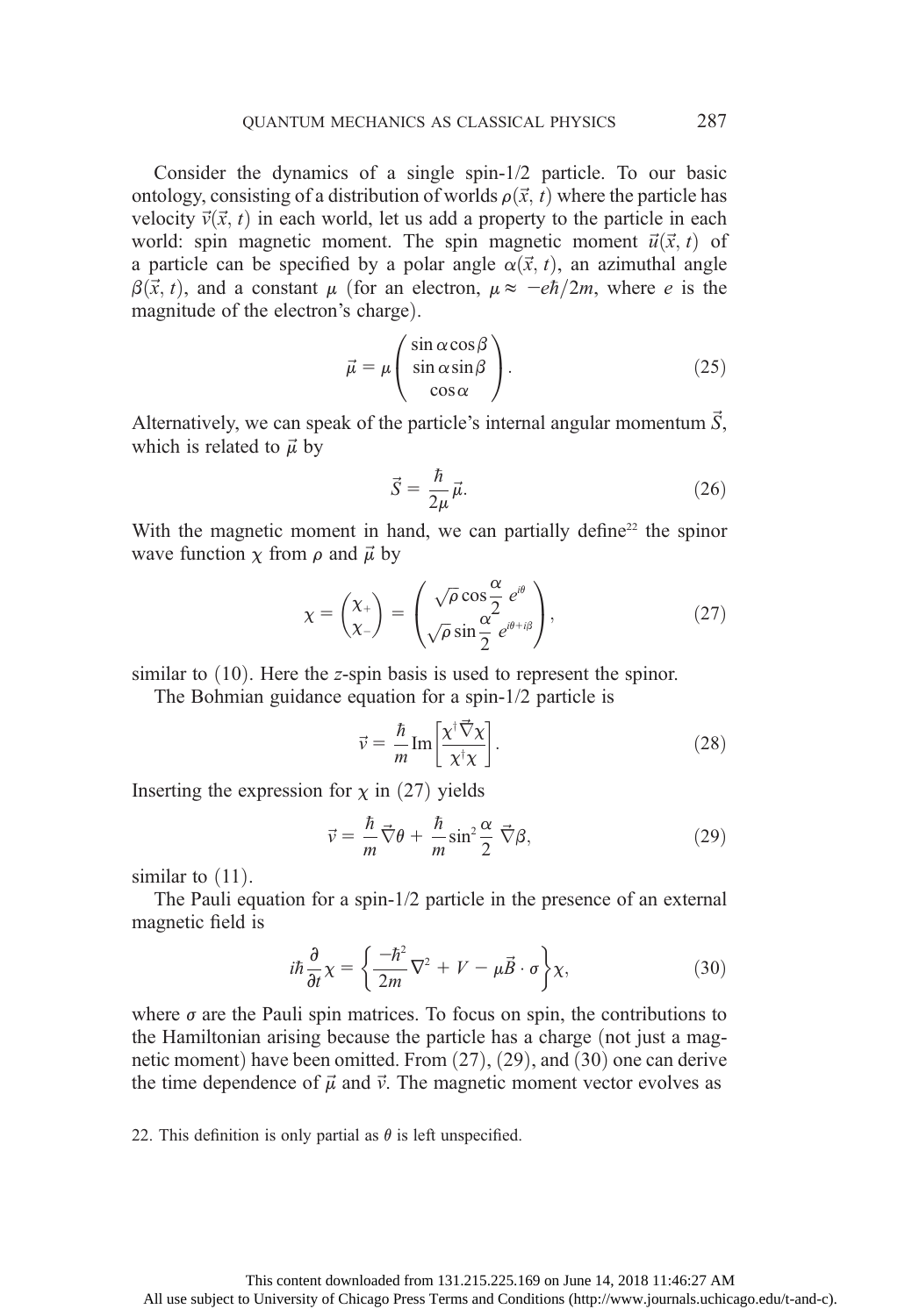$$
\frac{\hbar}{2\mu} \frac{d\vec{\mu}}{dt} = \frac{\hbar^2}{4m\mu^2 \rho} \vec{\mu} \times \left[\partial_a(\rho \partial_a \vec{\mu})\right] + \vec{\mu} \times \vec{B}
$$
\n
$$
\frac{d\vec{S}}{dt} = \vec{\mu} \times \vec{B}_{\text{Tot}},
$$
\n(31)

using the Einstein summation convention over spatial index  $a$ <sup>23</sup>. The righthand side gives the net torque on the particle, which arises from a quantum and a classical contribution. These torques can be combined by defining

$$
\vec{B}_{\text{Tot}} = \vec{B} + \frac{\hbar^2 [\partial_a (\rho \partial_a \vec{\mu})]}{4m\mu^2 \rho}.
$$
\n(32)

The net magnetic field  $\vec{B}_{\text{Tot}}$  is the sum of a classical and a quantum contribution. Equation  $(31)$  gives the classical dynamics for the angular momentum of a magnetic dipole in the presence of the magnetic field  $\vec{B}_{\text{Tot}}$ .

From  $(27)$ ,  $(29)$ , and  $(30)$ , it follows that the acceleration can be expressed as

$$
m\vec{a} = -\vec{\nabla}[\mathcal{Q} + \mathcal{Q}_P + V] + \mu_a \vec{\nabla} B_{\text{Tot}_a}.
$$
\n(33)

This is simply the equation of motion for a particle without spin  $(16)$  with two new terms: the classical force on a particle with magnetic moment  $\vec{\mu}$ from a magnetic field  $\vec{B}_{\text{Tot}}$  and a spin-dependent contribution to the quantum potential,

$$
Q_P = \frac{\hbar^2}{8m\mu^2}\vec{\mu} \cdot (\nabla^2 \vec{\mu}) = \frac{1}{2m}\vec{S} \cdot (\nabla^2 \vec{S}).
$$
 (34)

As with the quantum potential  $Q$  discussed in section 4, this new term represents an interaction between worlds (as does the quantum contribution to the net magnetic field  $\vec{B}_{\text{Tot}}$ ). Together, the above equations of motion for  $\vec{\mu}$ and  $\vec{v}$ , (31) and (33), serve to define Newtonian QM for a single spin-1/2 particle. We can omit any mention of the spinor wave function  $\chi$  or the phase  $\theta$  in the fundamental laws. The equations of motion for  $\vec{\mu}$  and  $\vec{v}$ , which govern the evolution of  $\rho$  via (13), will guarantee that  $\rho$ ,  $\vec{\mu}$ , and  $\vec{v}$  will evolve as if they were governed by a spinor wave function satisfying the Pauli equation, provided that the velocity field obeys a constraint like the one imposed for spin-0 particles in section 6,

$$
\oint \left(m\vec{v} - \hbar \sin^2{\frac{\alpha}{2}} \vec{\nabla}\beta\right) \cdot d\vec{\ell} = nh.
$$
\n(35)

23. Result is as in Holland (1993, eq. [9.3.15]). Note that different conventions are adopted for the sign of  $\mu$  Equation (33) is in agreement with Holland's eq. (9.3.19) adopted for the sign of  $\mu$ . Equation (33) is in agreement with Holland's eq. (9.3.19), although written in a more suggestive form.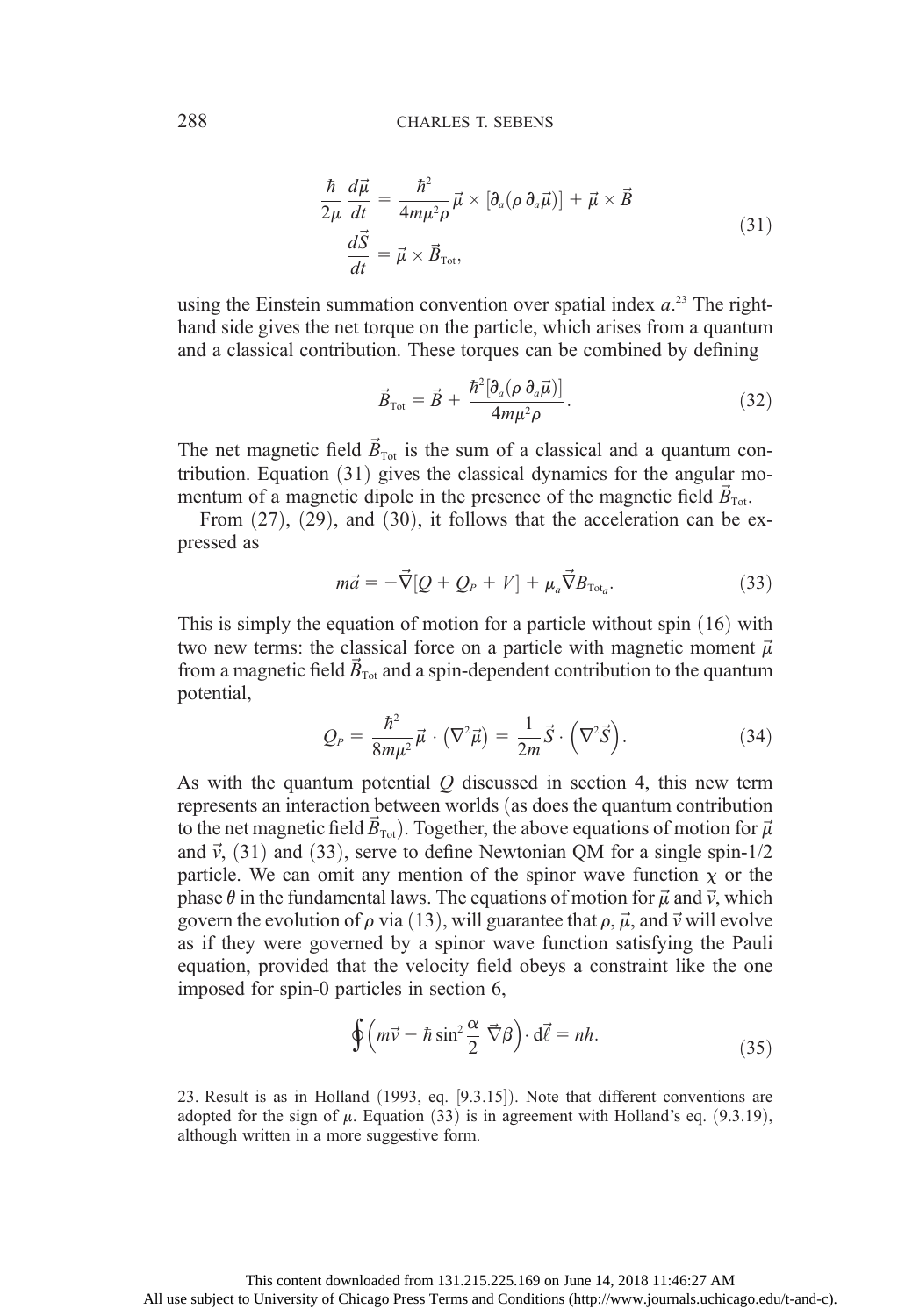In Newtonian QM, particles have well-defined spin magnetic moments at all times. How can the theory recover the results of standard experiments involving spin if particles are never in superpositions of different spin states? Consider, for example, a z-spin "measuring" Stern-Gerlach apparatus. Suppose the wave function is in a superposition z-spin up and z-spin down:  $(1/\sqrt{2})\uparrow z$  +  $(1/\sqrt{2})\downarrow z$ . When passed through the inhomogeneous magnetic field the wave function will split in two. On the standard account the netic field, the wave function will split in two. On the standard account, the particle will be found in either the upper region (corresponding to  $z$ -spin up) or the lower region (corresponding to z-spin down) upon measurement with equal probability. In Newtonian QM, there is initially an ensemble of worlds, in each of which the particle has some initial position in the wave packet and in all of which the particle's spin magnetic moment points squarely in the x direction. A particle in the top half of the initial wave packet has its spin rotated to point in the z direction as it passes through the Stern-Gerlach apparatus (in accordance with  $[31]$ ); a particle in the lower portion will end<br>un with spin pointing in the negative z direction. In this theory, the Sternup with spin pointing in the negative  $z$  direction. In this theory, the Stern-Gerlach apparatus does not measure z-spin but instead forces particles to align their magnetic moments along the z-axis. This is also how Stern-Gerlach measurements are interpreted in versions of Bohmian mechanics in which particles have definite spins (see Dewdney, Holland, and Kyprianidis 1986; Holland 1993, chap.  $9$ ).

14. Conclusion. An optimistic synopsis: once we realize that Newtonian QM is a viable way of understanding nonrelativistic quantum mechanics, we see that we never needed to overthrow Newtonian mechanics with a quantum revolution. One can formulate quantum mechanics in terms of point particles interacting via Newtonian forces. The mysterious wave function is merely a way of summarizing the properties of particles, not a piece of fundamental reality.

There are a variety of reasons not to like this theory. First, there is arguably a cost associated with the abundance of other worlds which, although detectable via their interactions with our own world, are admittedly odd. Second, the space of states for the theory is larger than one might like in two distinct ways: There are possible combinations of  $\rho$  and the  $\vec{v}_k$  s that do not correspond to any wave function because the velocity fields cannot be expressed as the gradient of a phase (sec.  $6$ ). There are also states of the universe in which the number of worlds is not sufficiently large for the continuum description to be valid (sec.  $5$ ). Even if there are a great many worlds, slight divergence from the predictions of standard quantum mechanics is to be expected. Third, it is a shortcoming of the current formulation of Newtonian QM that we must approximate the actual distribution of worlds as continuous and cannot yet formulate the fundamental equation of motion precisely for a discrete collection of worlds (sec. 5). Finally, the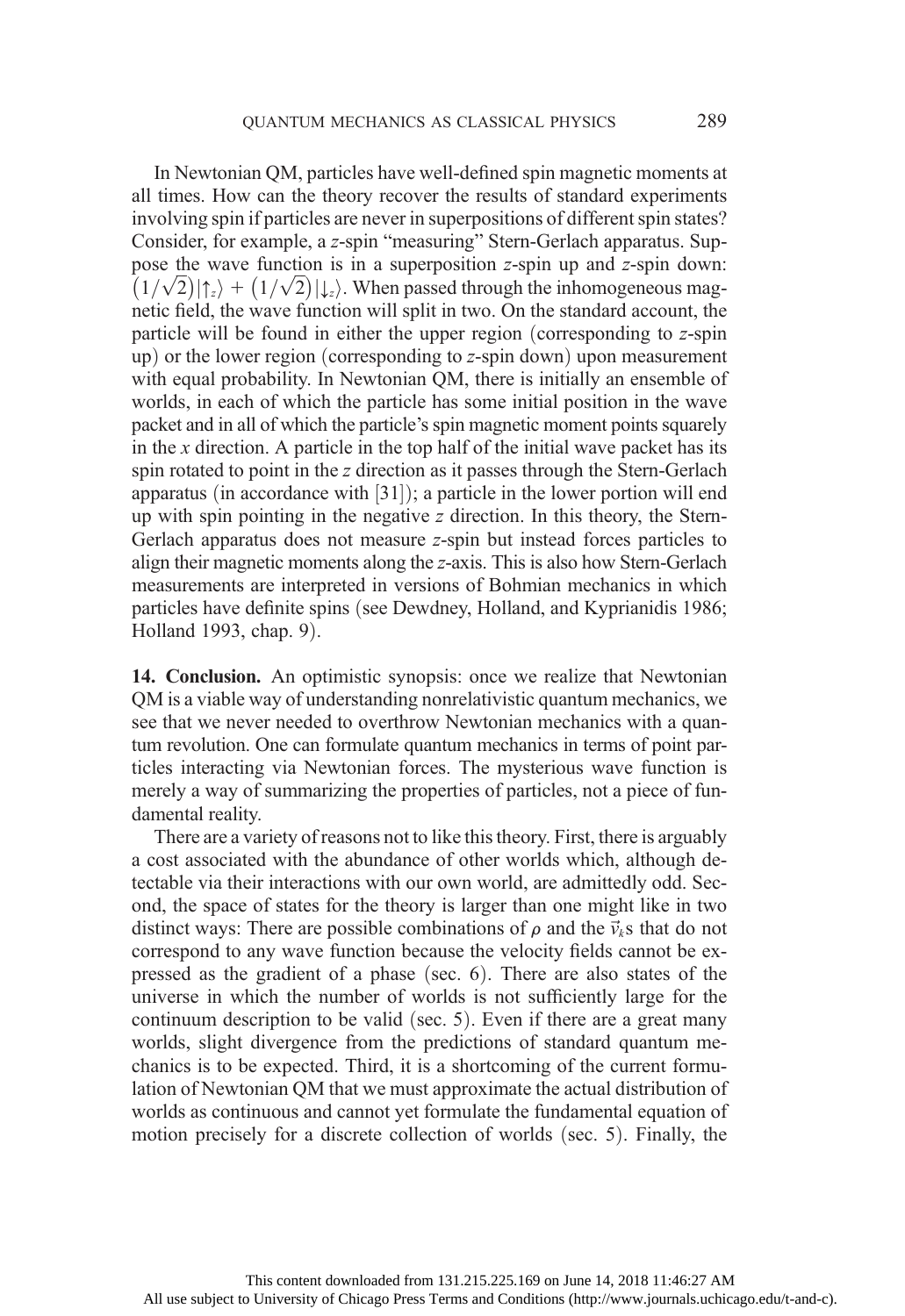theory is limited in that it is not here extended to systems of multiple particles with spin or to relativistic quantum physics.

In addition to its seductive conservatism, I view the following comparative strengths as most compelling. Against the many-worlds interpretation, Newtonian QM has two main advantages. First, there is no incoherence problem or quantitative probability problem—the Born Rule can be justified quickly from self-locating uncertainty (sec. 7). Second, the theory avoids the need to explain how worlds emerge from the wave function worlds are taken to be fundamental (sec. 11). Compared to Bohmian mechanics, the theory is arguably simpler—it replaces an ontology of wave functions and particles with one just containing particles (sec. 4). Newtonian QM's explanation of why we should expect our world to reproduce Born Rule statistics is potentially more compelling than the Bohmian stories  $(sec. 8)$ . Also, Newtonian QM is forthright about its many-worlds character, sidestepping the Everett-in-denial objection (sec. 11).

## **REFERENCES**

- Albert, D. Z. 1994. Quantum Mechanics and Experience. Cambridge, MA: Harvard University Press.
- —. 1996. "Elementary Quantum Metaphysics." [Boston Studies in the Philosophy of Science](https://www.journals.uchicago.edu/action/showLinks?doi=10.1086%2F680190&crossref=10.1007%2F978-94-015-8715-0_19&citationId=p_25) 184:277–84.
- 2000. Time and Chance. Cambridge, MA: Harvard University Press.
- Allori, V., S. Goldstein, R. Tumulka, and N. Zanghì. 2011. "Many Worlds and Schrödinger's First Quantum Theory." *[British Journal for the Philosophy of Science](https://www.journals.uchicago.edu/action/showLinks?doi=10.1086%2F680190&crossref=10.1093%2Fbjps%2Faxp053&citationId=p_27) 62 (1): 1-27.*
- Ballentine, L. E. 1998. Quantum [Mechanics: A Modern Development](https://www.journals.uchicago.edu/action/showLinks?doi=10.1086%2F680190&crossref=10.1142%2F3142&citationId=p_28). River Edge, NJ: World Scientific.
- Barrett, J. A. 1999. The Quantum Mechanics of Minds and Worlds. Oxford: Oxford University Press.
- Batchelor, G. K. 1967. An Introduction to Fluid Mechanics. Cambridge: Cambridge University Press.
- Boström, K. J. 2012. "Combining Bohm and Everett: Axiomatics for a Standalone Quantum Mechanics." Unpublished manuscript, arXiv.org. http://arxiv.org/abs/1208.5632.
- Brown, H. R., and D. Wallace. 2005. "Solving the Measurement Problem: De Broglie-Bohm Loses out to Everett." [Foundations of Physics](https://www.journals.uchicago.edu/action/showLinks?doi=10.1086%2F680190&crossref=10.1007%2Fs10701-004-2009-3&citationId=p_32)  $35(4)$ : 517–40.
- Chapman, S., and T. G. Cowling. 1970. The Mathematical Theory of Non-uniform Gases. Cambridge: Cambridge University Press.
- Deutsch, D. 1996. "Comment on Lockwood." [British Journal for the Philosophy of Science](https://www.journals.uchicago.edu/action/showLinks?doi=10.1086%2F680190&crossref=10.1093%2Fbjps%2F47.2.222&citationId=p_34) 47 (2): 222–28.
- Dewdney, C., P. R. Holland, and A. Kyprianidis. 1986. "What Happens in a Spin Measurement?" [Physics Letters](https://www.journals.uchicago.edu/action/showLinks?doi=10.1086%2F680190&crossref=10.1016%2F0375-9601%2886%2990144-1&citationId=p_35) A 119 (6): 259–67.
- Dickson, W. M. 1998. Quantum Chance and Non-locality: Probability and Non-locality in the Interpretation of Quantum Mechanics. Cambridge: Cambridge University Press.
- Dorr, C. 2009. "Finding Ordinary Objects in Some Quantum Worlds." Unpublished manuscript, New York University. https://files.nyu.edu/cd50/public/papers/Finding.pdf.
- Dürr, D., S. Goldstein, and N. Zanghì. 1992. "Quantum Equilibrium and the Origin of Absolute Uncertainty." *[Journal of Statistical Physics](https://www.journals.uchicago.edu/action/showLinks?doi=10.1086%2F680190&crossref=10.1007%2FBF01049004&citationId=p_38)* 67 (5): 843–907.
- Dürr, D., and S. Teufel. 2009. Bohmian Mechanics. New York: Springer.
- Elga, A. 2004. "Defeating Dr. Evil with Self-Locating Belief." [Philosophy and Phenomenological](https://www.journals.uchicago.edu/action/showLinks?doi=10.1086%2F680190&crossref=10.1111%2Fj.1933-1592.2004.tb00400.x&citationId=p_40) [Research](https://www.journals.uchicago.edu/action/showLinks?doi=10.1086%2F680190&crossref=10.1111%2Fj.1933-1592.2004.tb00400.x&citationId=p_40) 69 (2): 383-96.

All use subject to University of Chicago Press Terms and Conditions (http://www.journals.uchicago.edu/t-and-c).